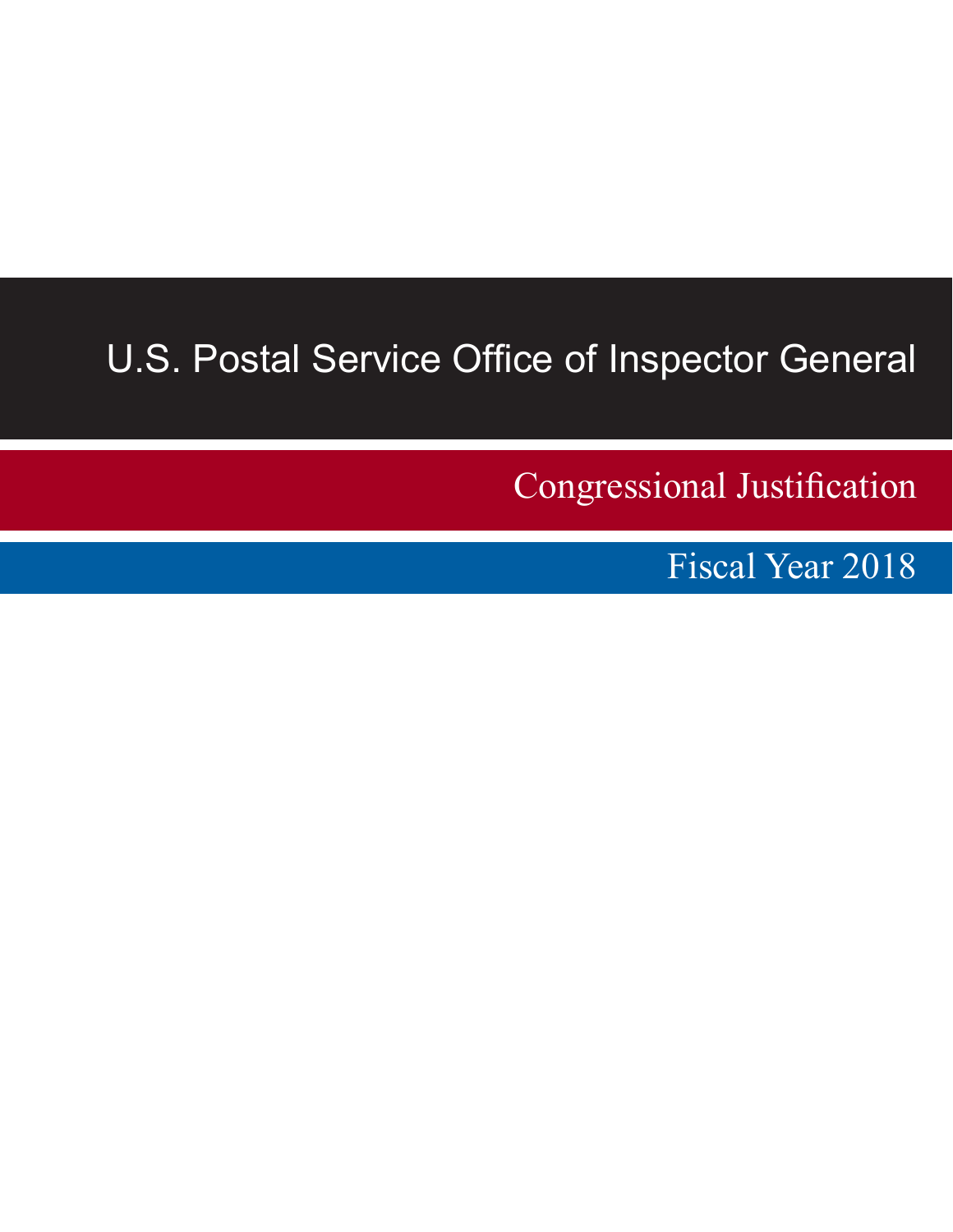# <span id="page-1-0"></span>**U.S. Postal Service Office of Inspector General Fiscal Year 2018 Budget Submission Outline**

# **Preface**

In keeping with the President's agenda to reduce spending on lower priority programs, the U.S. Postal Service Office of Inspector General (OIG) received a budget of \$234,650,000. This budget reflects a 7.5 percent decrease from our fiscal year (FY) 2017 budget of \$253,600,000 and is 14.7 percent less than the amount required to fully fund our operations in FY2018, which was projected to be \$275,186,557.

This FY2018 budget will force us to reduce our complement by 9.6 percent, or 108 full-time equivalents (FTEs), from our current complement level of 1,129 FTEs. This reduction will directly impact the number of audits and investigations conducted by the OIG, with a corresponding reduction in our office's historically high impact results. Specifically, these reductions will result in:

- 41 fewer FTEs dedicated to supporting the Office of Audit (OA). This reduction in personnel will result in approximately 18 fewer audit reports and \$800 million less in financial impact.
- 67 fewer FTEs dedicated to supporting the Office of Investigations (OI). This reduction in personnel will result in approximately 400 fewer investigations and \$36 million less fines, recoveries, restitutions, and cost avoidances.

In addition to effecting overall staffing, the FY2018 proposed budget will impact or jeopardize a number of other initiatives within the OIG:

- Less resources available to audit services and delivery issues, new large investments by the Postal Service (i.e. replacement vehicles), and cybersecurity infrastructure.
- Less investigative resources to address frauds by a riskier temporary workforce, particularly with regards to mail theft, questionable disability claims, and distribution of narcotics.
- No development of new data analytics tools and reduced support to our existing data analytics program. This reduction will also likely prevent our OIG from taking advantage of the exemptions to the Computer Matching Act that were recently enacted in the IG Empowerment Act.
- Potential closing of two-person investigative offices. Currently, these 25 offices provide regional coverage to respond to investigative complaints more quickly. The personnel in these offices will be consolidated into larger national offices as attrition occurs. Once these regional offices are closed, the response time to these areas will be greatly impacted.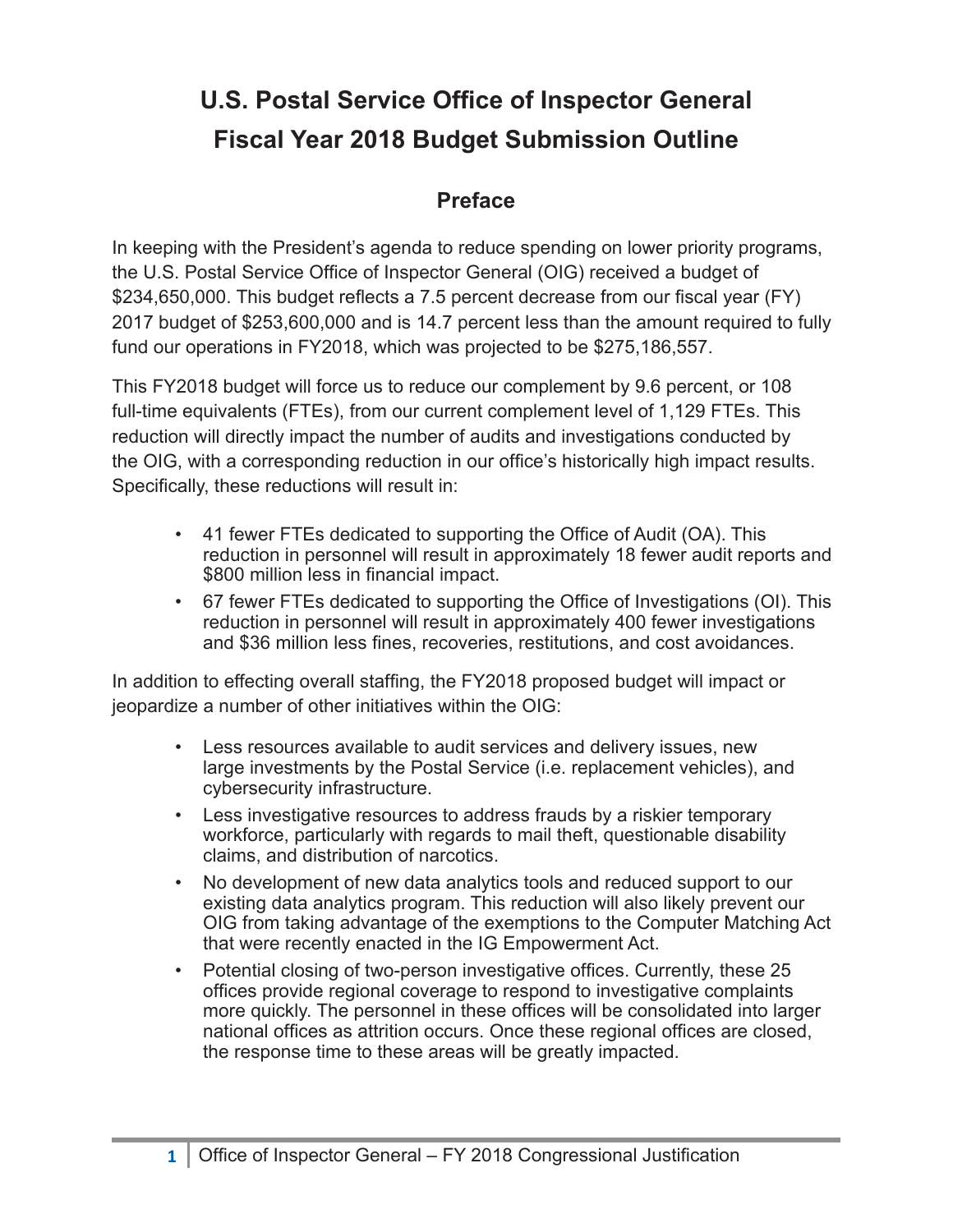Since the Postal Service funds its operations through the sales of postal products and services and not tax dollars, any reduction to our budget does not benefit the treasury and simply reduces the OIG's oversight of an expanding Postal Service.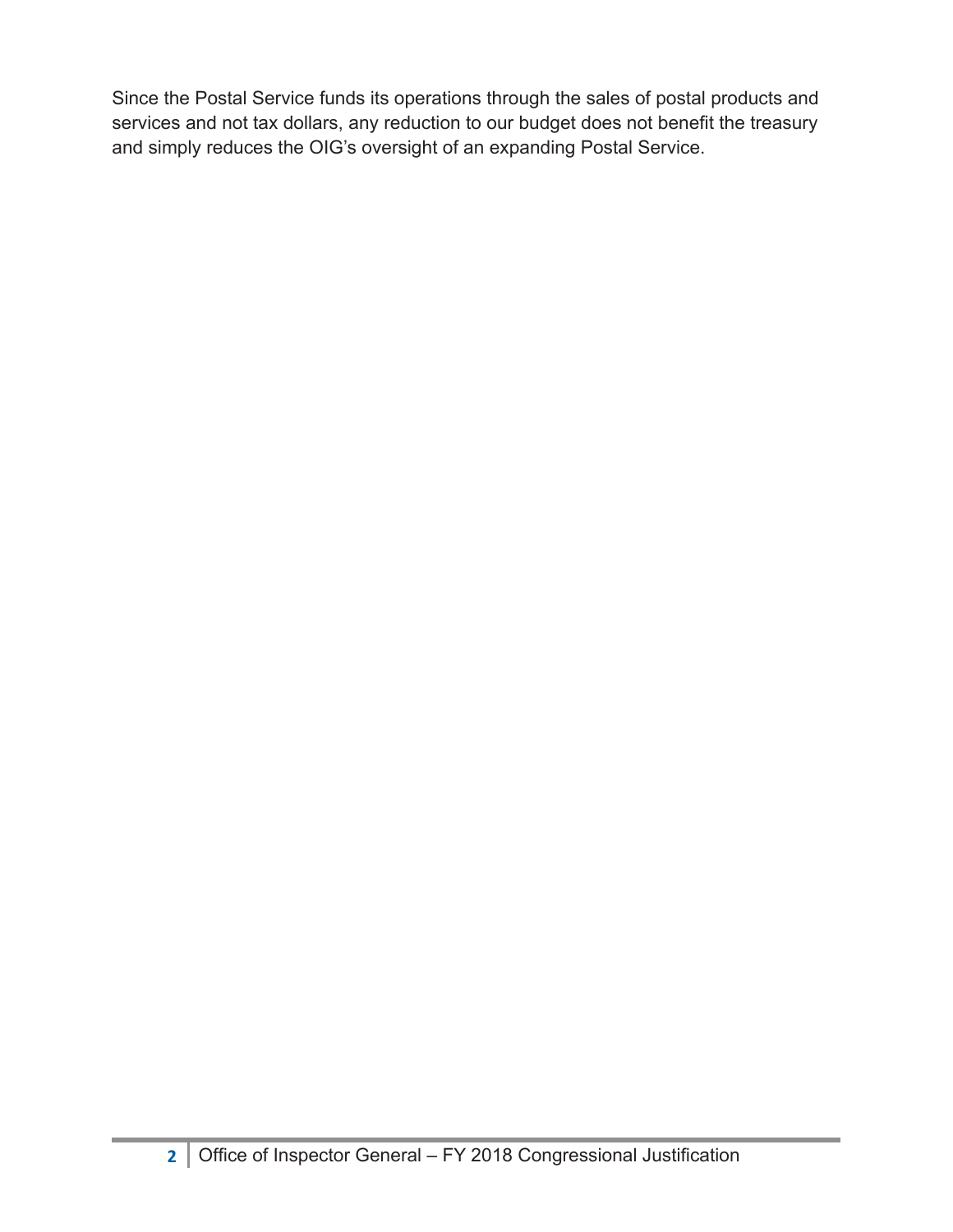# **Table of Contents**

| <b>Preface</b>                                            | 1              |
|-----------------------------------------------------------|----------------|
| <b>Section 1 - Purpose</b>                                |                |
| A. Mission Statement, Vision, and Values                  | $\overline{4}$ |
| <b>B. Budget Summary</b>                                  | 6              |
| C. Appropriations Table                                   | 6              |
| Section 2 - Budget Adjustments and Appropriation Language |                |
| A. Budget Adjustments Table                               | $\overline{7}$ |
| B. Budget Increases and Decreases Descriptions            | 8              |
| C. Reimbursable Authority                                 | 9              |
| D. Appropriation Language                                 | 9              |
| <b>Section 3 - Budget and Performance Plan</b>            |                |
| A. OIG Performance Plan Summary                           | 10             |
| B. Audit Budget and Performance Plan                      | 11             |
| C. Investigations Budget and Performance Plan             | 27             |
| <b>Section 4 - Supporting Materials</b>                   |                |
| A. Human Capital Strategy Description                     | 39             |
| <b>B. Information Technology Resources</b>                | 41             |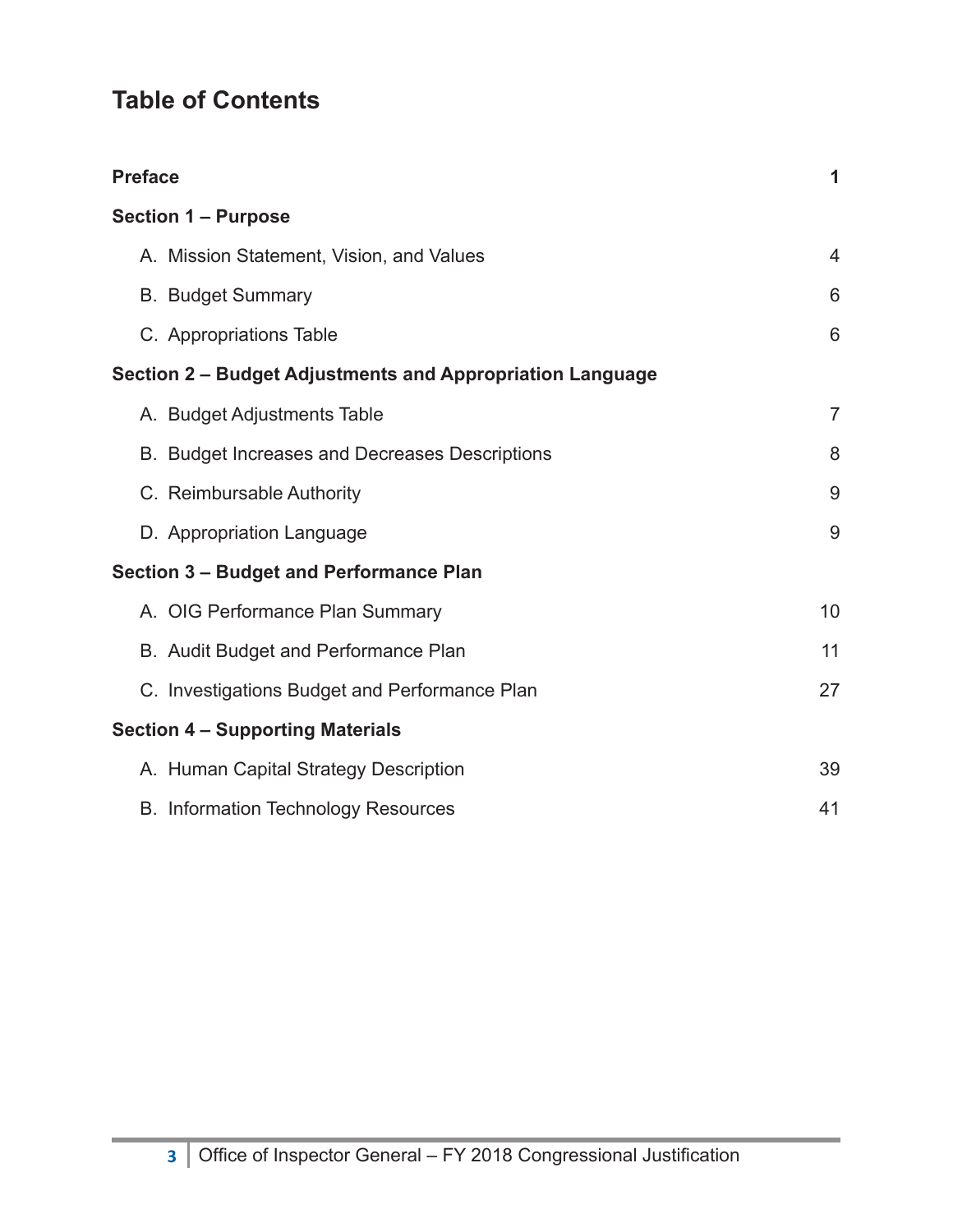## <span id="page-4-0"></span>**Section 1 – Purpose**

#### **A. Mission Statement, Vision, and Values**

The OIG achieves its mission of ensuring efficiency, accountability, and integrity of the U.S. Postal Service through independent audits and investigations. The OIG ensures Congress, the Board of Governors, and Postal Service management are informed of areas of improvement, fraud, waste, and deficiencies, and receive recommendations that enhance operational efficiencies.

In October 2016, the Postal Service published its 5-year Strategic Plan, which articulated its forecasted challenges and identified four key future ready goals:

- Deliver a World-Class Customer Experience
- Equip, Empower, and Engage Employees
- Innovate Faster to Deliver Value
- Invest in Future Platforms

To help the Postal Service with its initiatives and efforts to address its challenges, the OIG has invested in a diverse, highly productive workforce guided by a shared vision and sound values.

Our Vision:

• Advancing excellence for a thriving Postal Service

Our Values:

- Results
- Innovation
- Leadership and professionalism
- Knowledge
- Flexibility

Our Strategic Focus Goals:

- Promote efficiency and effectiveness of postal operations
- Foster integrity by detecting and preventing fraud, waste, and abuse in postal programs
- Advance OIG innovation and excellence

The OIG sets challenging goals that add value by identifying cost reduction opportunities and operations improvements, which support Postal Service efforts to become a leaner, smarter, and more agile organization with the goal of returning to financial stability and profitability. The OIG also seeks ways to improve operational integrity and to reduce the risk of revenue loss by detecting and preventing potential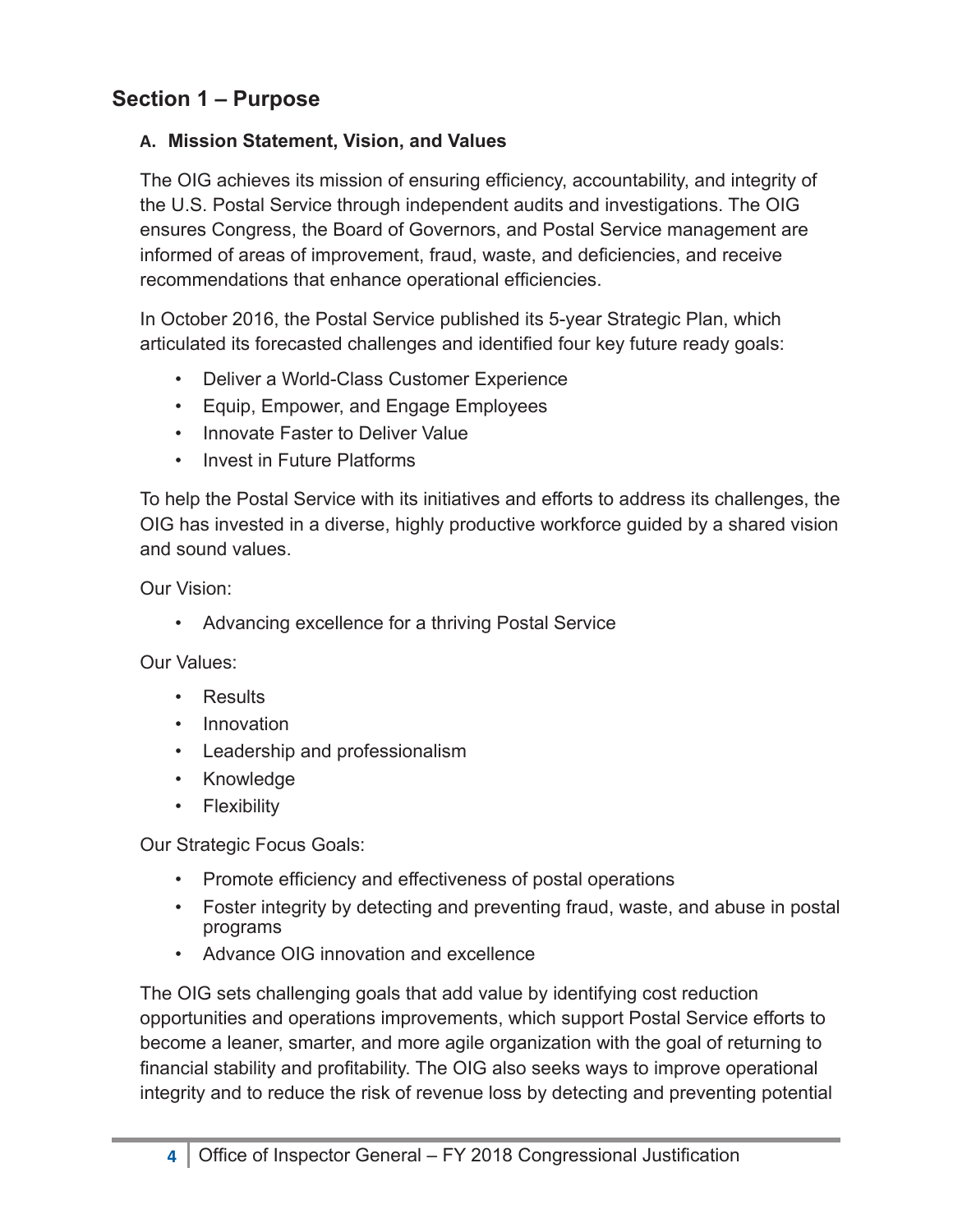fraud, waste, and abuse. Detection and prevention are accomplished by conducting independent, timely, high-quality audits, and by investigating allegations of fraud, theft, violations of criminal and civil statutes, and administrative misconduct.

The OIG has aligned mission resources to promote economy, efficiency, and effectiveness and concentrates on high-risk areas for the Postal Service. The Office of Audit will continue to focus on impactful operational recommendations, identifying cost savings, and increasing postal revenue opportunities. The Office of Investigations will continue to help prevent fraud and protect postal assets by identifying and investigating high quality cases to minimize loss and maximize recoveries for the Postal Service.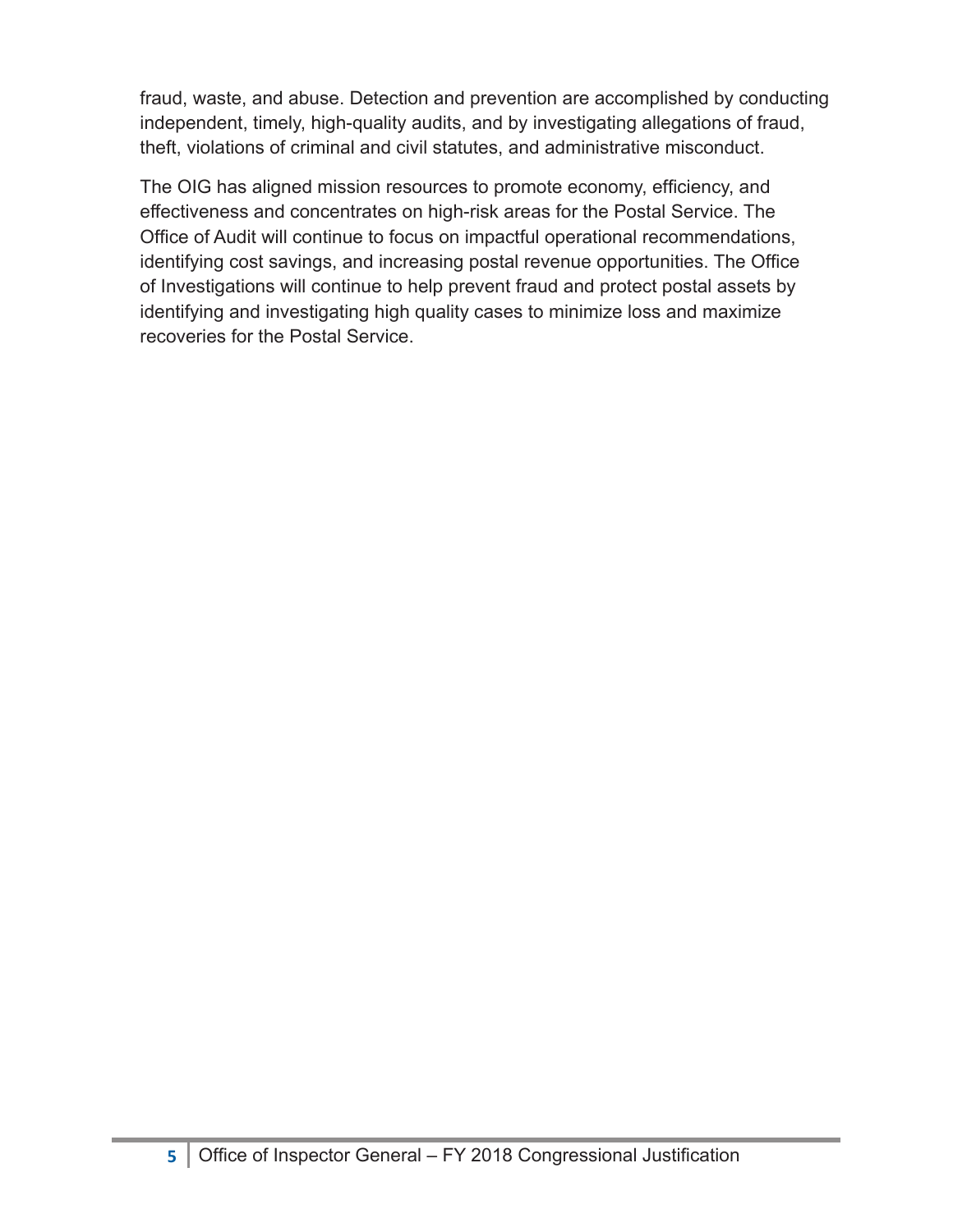#### <span id="page-6-0"></span>**B. Budget Summary**

In accordance with the requirements of Public Law 110-409, the Inspector General Reform Act of 2008 (as amended), the OIG submits the following information related to its budget for FY2018:

- The aggregate budget for the operations of the OIG is \$234,650,000.
- The portion of the aggregate budget allocated for OIG training is \$2,289,586.
- The portion of the training budget to support CIGIE is \$469,300, which is 0.20 percent of the \$234,650,000.

#### **C. Appropriations Table**

The OIG FY2018 budget plan is based on a level of effort for the two mission programs OA and OI. The table below shows the budget by program area for appropriations in FYs 2016, 2017, and 2018.

| <b>FY 2016</b><br><b>Resources Available</b><br><b>Actual Level</b> |            |                          | <b>*FY 2017</b><br><b>Enacted Level</b> |           | <b>FY 2018</b><br><b>Budget Level</b> |                          |
|---------------------------------------------------------------------|------------|--------------------------|-----------------------------------------|-----------|---------------------------------------|--------------------------|
| for Obligation                                                      | <b>FTE</b> | <b>Amount</b><br>(000's) | <b>Amount</b><br><b>FTE</b><br>(000's)  |           | <b>FTE</b>                            | <b>Amount</b><br>(000's) |
| <b>Appropriated Resources:</b>                                      |            |                          |                                         |           |                                       |                          |
| <b>Audit</b>                                                        | 421        | \$77,433                 | 421                                     | \$78,990  | 380                                   | \$73,088                 |
| Investigations                                                      | 708        | \$171,167                | 708                                     | \$174,610 | 641                                   | \$161,562                |
| <b>Total: Appropriated</b><br><b>Resources</b>                      | 1129       | \$248,600                | 1129                                    | \$253,600 | 1021                                  | \$234,650                |

*\*FY2017 Enacted Level Note: A full-year 2017 appropriation for this account was not enacted at the time the budget was prepared. The amounts included for 2017 in the Budget reflect the annualized level provided by the Further Continuing Appropriations Act, 2017 (P.L. 114-254). This table reflects the higher level provided by the Consolidated Appropriations Act, 2017 (P.L. 115-31).*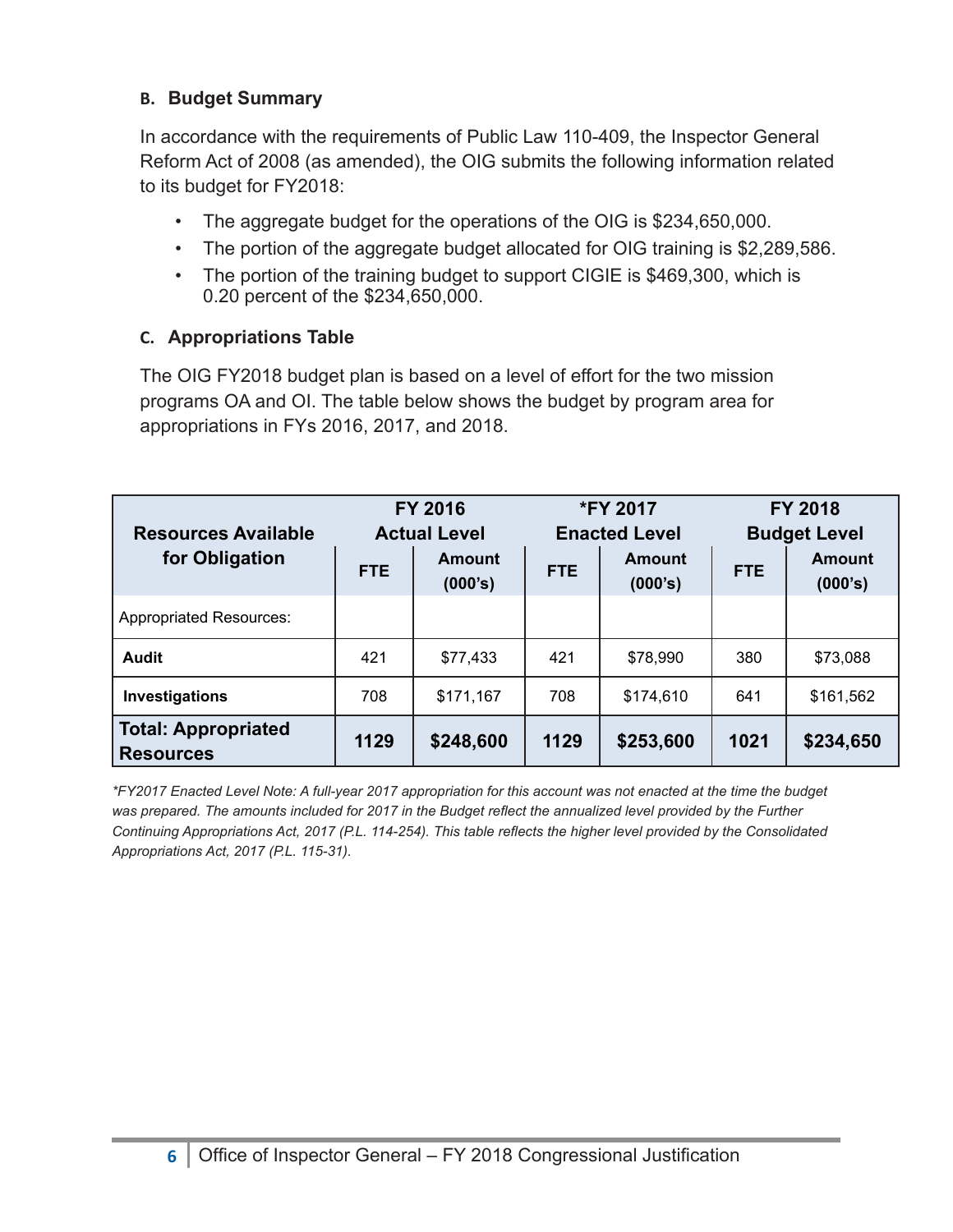### <span id="page-7-0"></span>**Section 2 – Budget Adjustments and Appropriation Language**

| <b>Office of Inspector General</b>          | <b>FY2016</b><br><b>Actual Level</b> | *FY2017<br><b>Enacted</b><br>Level | **FY2018<br><b>Budget</b><br>Level |
|---------------------------------------------|--------------------------------------|------------------------------------|------------------------------------|
| FTE:                                        | 1,129                                | 1,129                              | 1,021                              |
| <b>Object Classification:</b>               |                                      |                                    |                                    |
| 11.1 Full-time Permanent Positions          | \$146,160                            | \$148,776                          | \$139,235                          |
| 11.3 Other than Full-time Permanent         | \$735                                | \$1,000                            | \$1,000                            |
| 11.5 Other Personnel Compensation           | \$2,313                              | \$2,636                            | \$2,636                            |
| 11.9 Total Personnel Compensation           | \$149,208                            | \$152,413                          | \$142,871                          |
| 12.0 Personnel Benefits                     | \$55,031                             | \$57,209                           | \$53,540                           |
| 21.0 Travel                                 | \$5,462                              | \$5,517                            | \$4,777                            |
| 22.0 Transportation of Things               | \$679                                | \$1,008                            | \$1,008                            |
| 23.2 Rent Payments to Others                | \$6,215                              | \$6,711                            | \$6,711                            |
| 23.3 Communications, Utilities, & Misc.     | \$2,034                              | \$4,211                            | \$2,211                            |
| 24.0 Printing and Reproduction              | \$44                                 | \$37                               | \$37                               |
| 25.1 Advisory & Assistance Services         | \$17,064                             | \$18,564                           | \$15,564                           |
| 25.2 Other Services (Goods / Services)      | \$119                                | \$785                              | \$785                              |
| 25.3 Government Agencies                    | \$0                                  | \$200                              | \$200                              |
| 25.4 Operation & Maintenance of Facilities  | \$636                                | \$89                               | \$89                               |
| 25.6 Medical                                | \$271                                | \$336                              | \$336                              |
| 25.7 Operation and Maintenance of Equipment | \$5,109                              | \$402                              | \$402                              |
| 26.0 Supplies and Materials                 | \$755                                | \$1,903                            | \$1,903                            |
| 31.0 Equipment                              | \$5,759                              | \$3,215                            | \$3,215                            |
| 32.0 Lands and Structures                   | \$214                                | \$1,000                            | \$1,000                            |
| <b>Total Budget Authority</b>               | \$248,600                            | \$253,600                          | \$234,650                          |

#### **A. Budget Adjustments Table (in thousands)**

*\*FY2017 Enacted Level Note: A full-year 2017 appropriation for this account was not enacted at the time the budget was prepared. The amounts included for 2017 in the Budget reflect the annualized level provided by the Further Continuing Appropriations Act, 2017 (P.L. 114-254). This table reflects the higher level provided by the Consolidated Appropriations Act, 2017 (P.L. 115-31).*

*\*\*FY2018 Budget Level Note: Due to the impact of the hiring freeze and attrition, we project to lose additional FTEs. In order to maintain a level of support to the Postal Service additional Advisory & Assistance Services are needed*  to account for the loss of FTEs. With the additional proposed budget cuts, we will be forced to maintain a level of 1,021 FTEs. In reviewing the FY 2017 Enacted Level and the FY 2018 Budget, the allocation of costs was adjusted *(reflected above table) to reflect the impact of these factors.*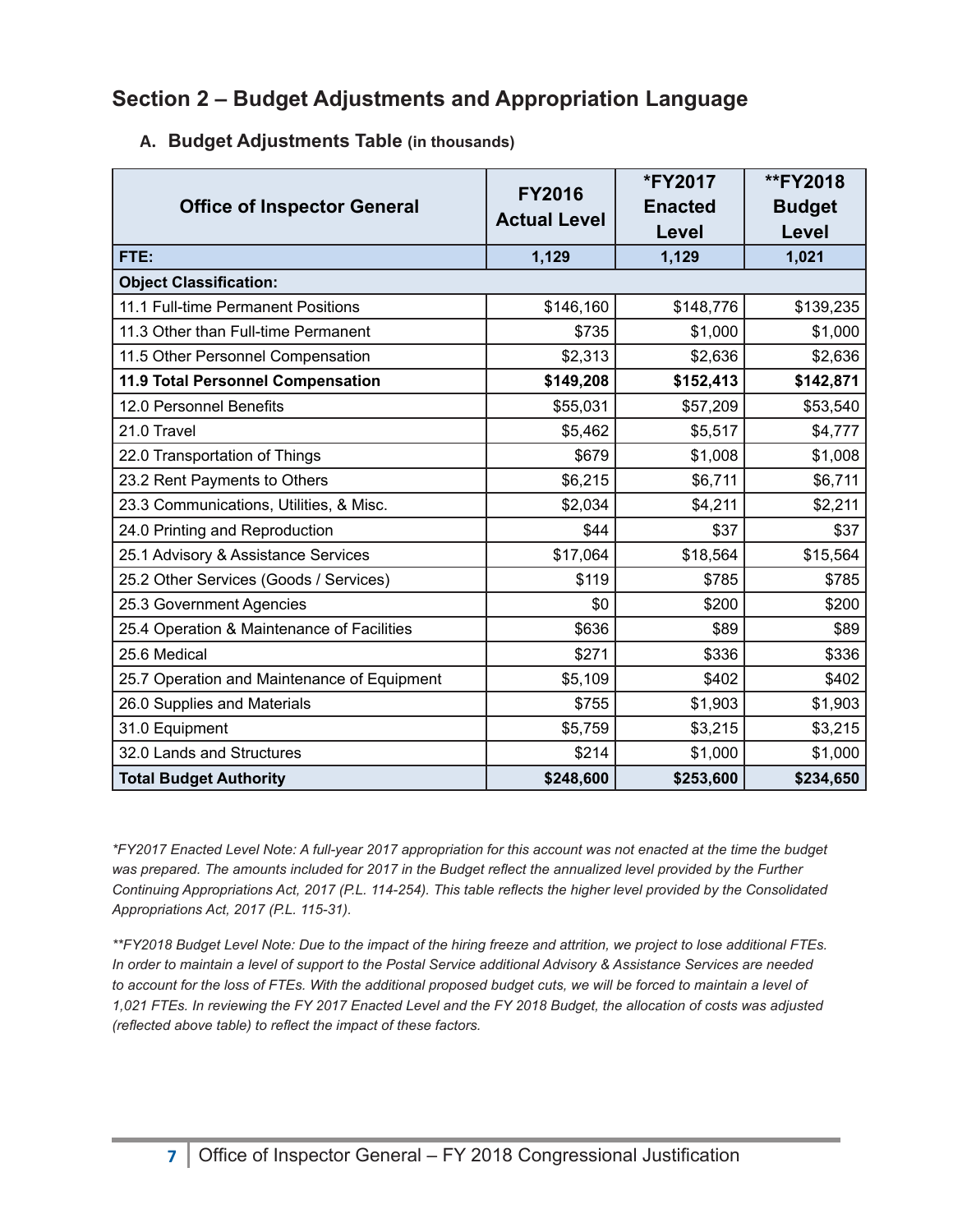<span id="page-8-0"></span>**B. Budget Increases and Decreases Descriptions** *(Numbers represented in 000's)*

| FY 2017 Enacted Budget                                   |               |     |          | \$<br>253,600   |
|----------------------------------------------------------|---------------|-----|----------|-----------------|
|                                                          |               |     |          |                 |
| <b>Significant Budget Changes</b>                        |               |     |          |                 |
|                                                          |               |     |          |                 |
| Decrease to Salaries & Benefits:                         |               |     |          |                 |
| Reduction of 41 FTEs from the Office of Audit            | \$<br>(4,921) |     |          |                 |
| Reduction of 67 FTEs from the Office of Investigations   | \$<br>(8,289) |     |          |                 |
| <b>Total Decrease to Salaries &amp; Benefits</b>         |               | s.  | (13,210) |                 |
|                                                          |               |     |          |                 |
| Decrease to 21.0 Travel:                                 |               |     |          |                 |
| Reduction from the Office of Audit                       | \$<br>(276)   |     |          |                 |
| Reduction from the Office of Investigations              | \$<br>(464)   |     |          |                 |
| <b>Total Decrease to 2.1 Travel</b>                      |               | \$  | (740)    |                 |
|                                                          |               |     |          |                 |
| Decrease to 23.3 Communication, Utilities, & Misc.:      |               |     |          |                 |
| Reduction from FY2017 IT Investments                     | \$<br>(2,000) |     |          |                 |
| Total Decrease to 23.3 Communication, Utilities, & Misc. |               | \$. | (2,000)  |                 |
|                                                          |               |     |          |                 |
| Decrease to 25.1 Advisory & Assistance Services:         |               |     |          |                 |
| Reduction from FY2017 IT Investments                     | \$<br>(3,000) |     |          |                 |
| Total Decrease to 25.1 Advisory & Assistance Services    |               | \$  | (3,000)  |                 |
|                                                          |               |     |          |                 |
| <b>Significant Budget Changes Total</b>                  |               |     |          | \$<br>(18, 950) |
|                                                          |               |     |          |                 |
| FY 2018 Requested Budget                                 |               |     |          | 234,650         |

#### *Reduction in Salaries and Benefits:*

To absorb the FY2018 budget cuts and the proposed 1.9 percent COLA increase, the OIG will reduce salaries and benefits by \$13,210,000. This will result in a reduction of 108 FTEs from our FY2017 complement level of 1,129.

#### *Travel:*

To absorb the FY2018 budget cuts, the OIG will reduce the travel budget by \$740,000.

#### *Communications, Utilities, & Misc.:*

In FY2017, the OIG invested \$2,000,000 in Information Technology. The FY2018 budget was reduced to reflect the one time investment of funds.

#### *Advisory & Assistance Services:*

In FY2017, the OIG invested \$3,000,000 in Information Technology. The FY2018 budget was reduced to reflect the one time investment of funds.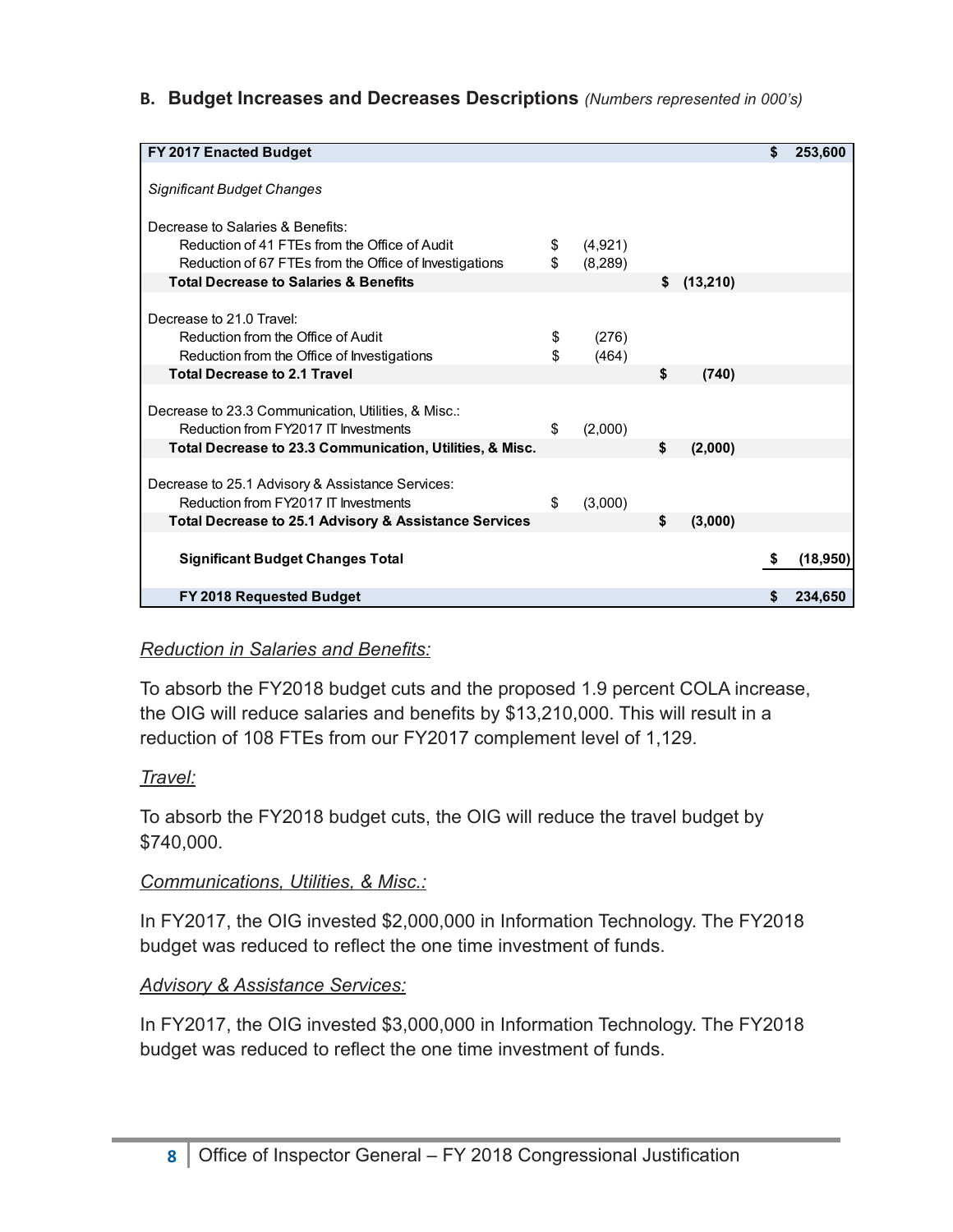#### <span id="page-9-0"></span>**C. Reimbursable Authority**

In FY2018, reimbursable authority work to be performed is estimated at \$500,000. The primary mission for the OIG reimbursable program is to develop partnerships with other government agencies to provide unique value added support to the Postal Service. The OIG intends to leverage its resources with these groups in order to share knowledge while meeting stated work requirements.

| <b>Other Resources:</b><br><b>Offsetting Collections</b> | <b>FY2016</b><br><b>Enacted</b><br>(000's) | <b>FY2017</b><br><b>Enacted</b><br>(000's) | <b>FY2018</b><br><b>Budget</b><br>(000's) |
|----------------------------------------------------------|--------------------------------------------|--------------------------------------------|-------------------------------------------|
| <b>Offsetting Collections</b>                            |                                            |                                            |                                           |
| Reimbursable Authority                                   | \$500                                      | \$500                                      | \$500                                     |
| <b>Total: Offsetting</b><br><b>Collections</b>           | \$500                                      | \$500                                      | \$500                                     |

#### **D. Appropriation Language**

| <b>Appropriation Language</b>                                                                                                                                                                                                                                                                                                           |
|-----------------------------------------------------------------------------------------------------------------------------------------------------------------------------------------------------------------------------------------------------------------------------------------------------------------------------------------|
| Office of Inspector General                                                                                                                                                                                                                                                                                                             |
| <b>SALARIES AND EXPENSES</b>                                                                                                                                                                                                                                                                                                            |
| (Including Transfer of Funds)                                                                                                                                                                                                                                                                                                           |
| For necessary expenses of the Office of Inspector General in carrying<br>out the provisions of the Inspector General Act of 1978, \$234,650,000<br>to be derived by transfer from the Postal Service Fund and expended<br>as authorized by section 603(b) (3) of the Postal Accountability and<br>Enhancement Act (Public Law 109-435). |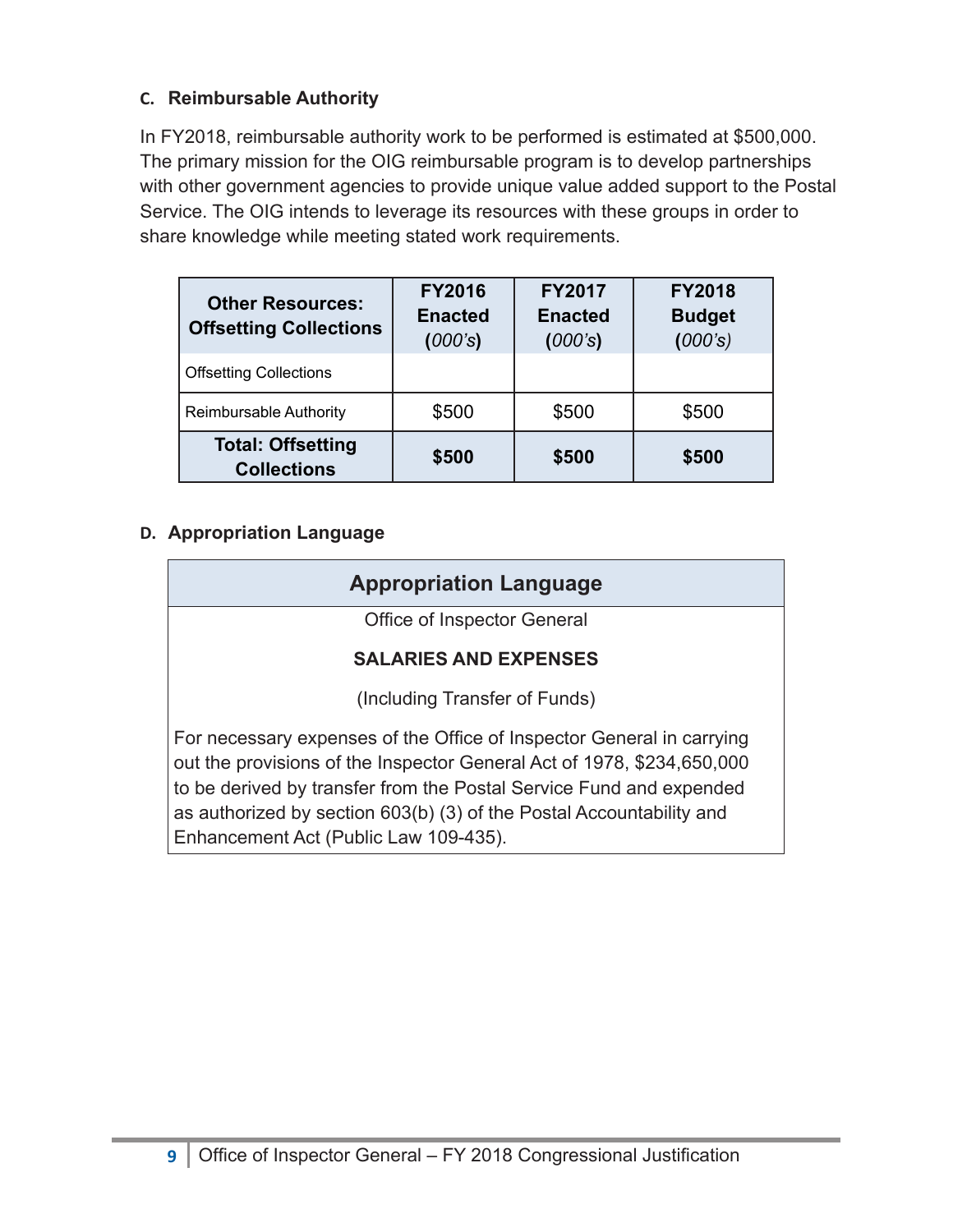# <span id="page-10-0"></span>**Section 3 – Budget and Performance Plan**

#### **A. OIG Performance Plan Summary**

The OIG plays a key role in maintaining the integrity and accountability of America's postal service, its revenue and assets, and its employees. The OIG achieves its mission of ensuring efficiency, accountability, and integrity in the Postal Service by maintaining confidence in the postal system and improving the Postal Service's bottom line through independent audits and investigations. Audits of postal programs and operations help to determine whether the programs and operations are efficient and cost-effective. Investigations help prevent and detect fraud, waste, and misconduct and have a deterrent effect on postal crimes.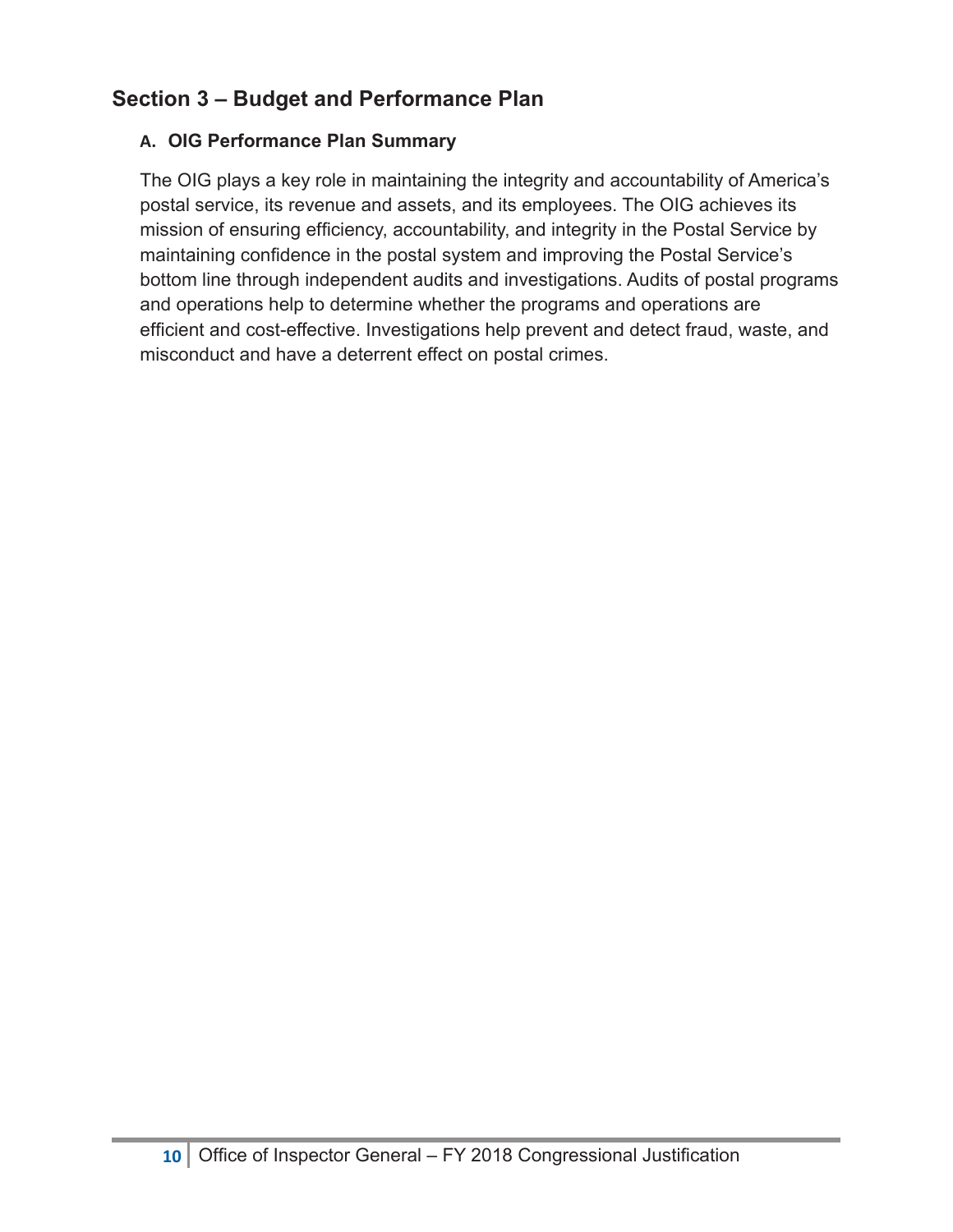#### <span id="page-11-0"></span>**B. Audit Budget and Performance Plan**

Office of Audit focuses on reviews that provide the Postal Service with information to address its emerging strategic issues, major risks, and management challenges. Office of Audit organizes its audit work to address risk factors in five functional audit areas — Mission Operations; Finance, Pricing, and Investments; Supply Management and Human Resources; Retail, Delivery, and Marketing; and Technology.

Office of Audit has 13 data analytic risk models that are critical in developing audit work and assessing operations and risks for the Postal Service. The models use risk factors and performance goals to gauge a program's performance, level of customer service, legal compliance, and internal controls. Office of Audit prepares and analyzes the risk models quarterly and shares the results with Postal Service stakeholders. This allows management and our audit staff to focus on specific program areas requiring further attention. In FY2016, OA identified over \$7.1 billion in monetary benefits, a return on investment (ROI) of \$91 for each dollar spent.

The following chart shows how OA would allocate its FY2018 program budget of \$73 million to the five functional audit areas.



# Percentage of 2018 Budget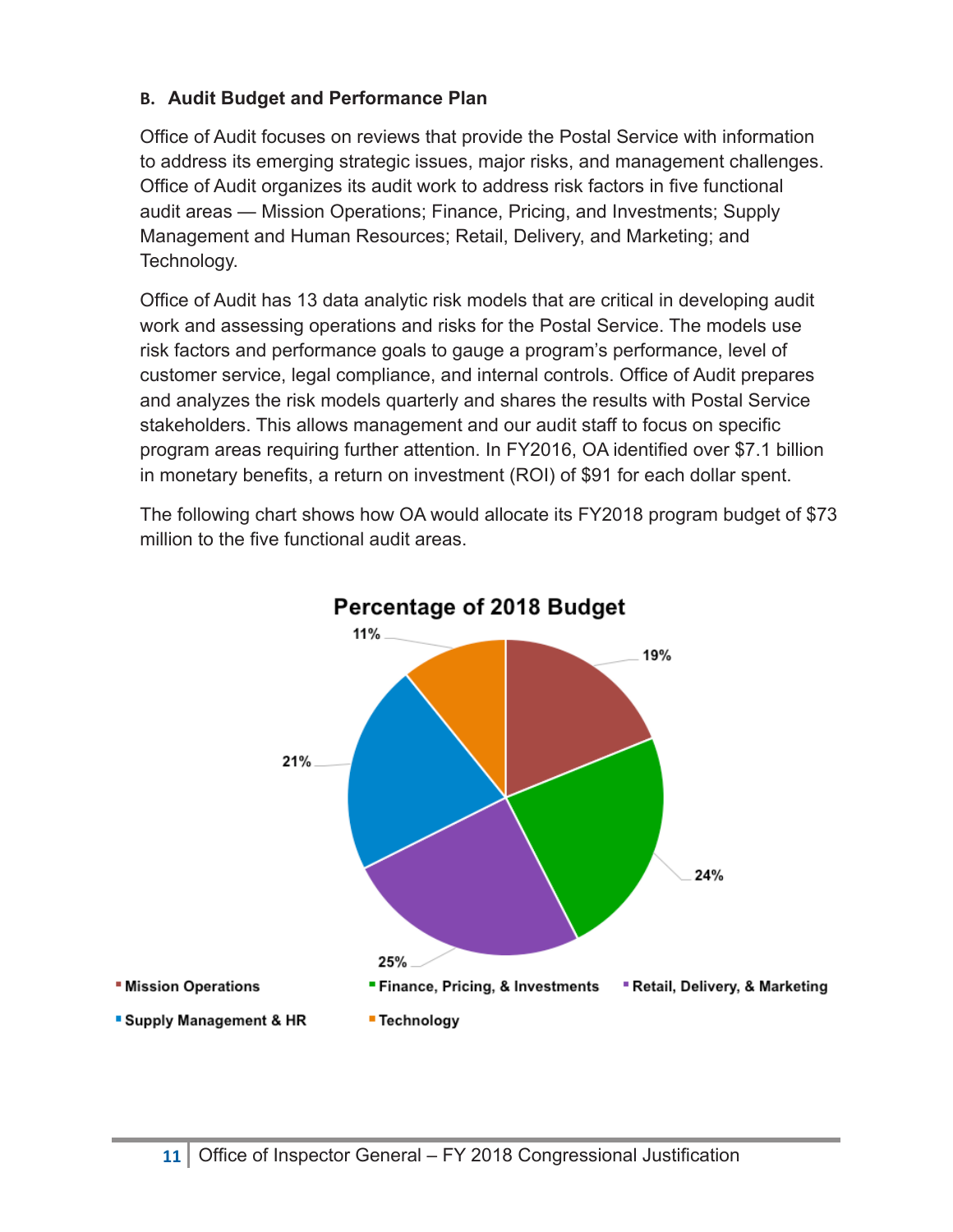| <b>Office of Audit</b>          | 2018 Budget  |
|---------------------------------|--------------|
| <b>Mission Operations</b>       | \$13,716,568 |
| Finance, Pricing, & Investments | \$17,176,833 |
| Retail, Delivery, & Marketing   | \$18,650,557 |
| Supply Management & HR          | \$15,675,233 |
| Technology                      | \$7,868,715  |
| <b>Office of Audit Total</b>    | \$73,087,906 |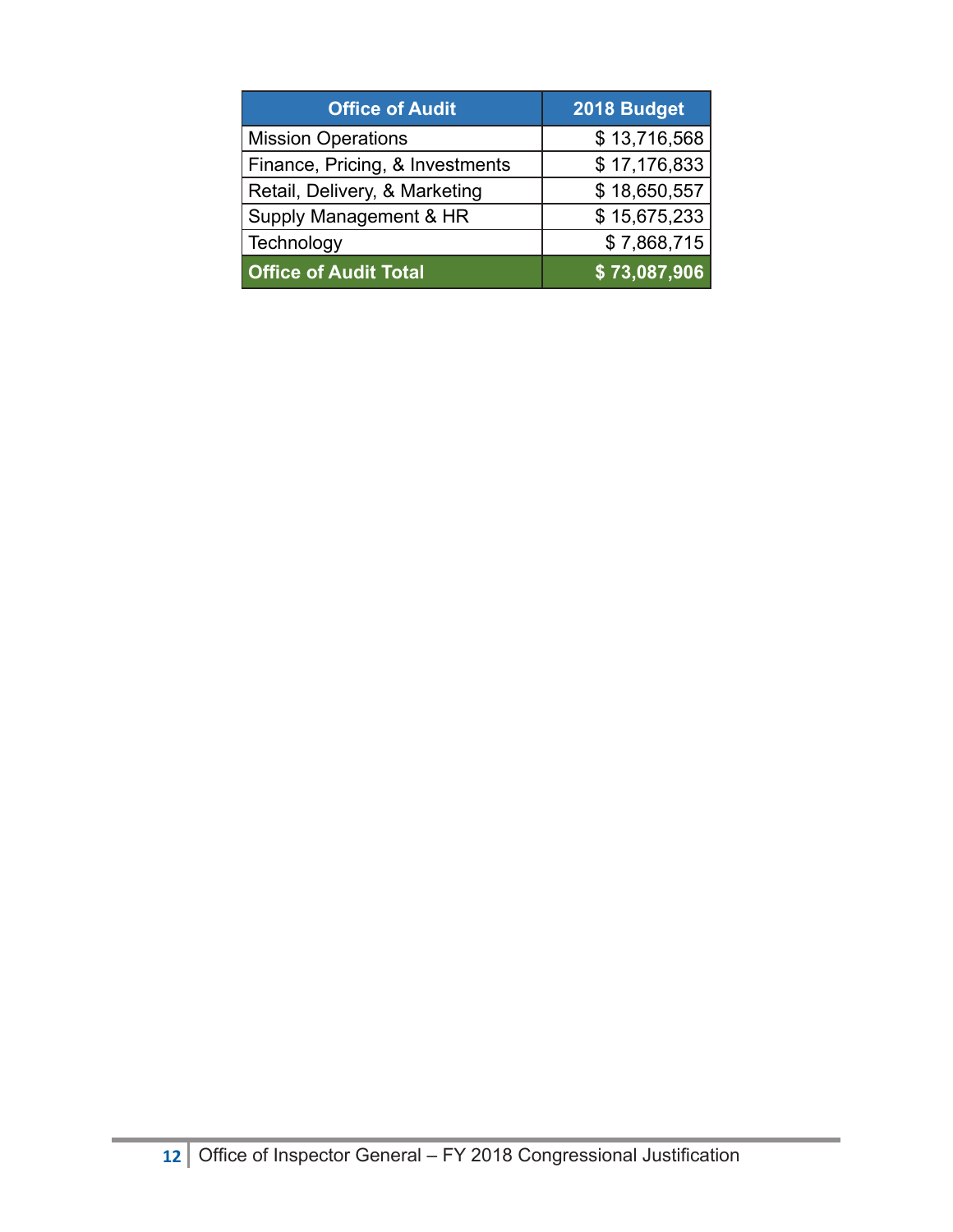#### **MISSION OPERATIONS:** *\$13,716,568 Budget*

The Mission Operations audit area reviews two of the largest cost center functions within the Postal Service— network processing and transportation. The Postal Service processed over 154 billion mailpieces in FY2016 using its massive infrastructure, which includes over 507,774 career employees and 307 processing facilities.

Risk factors in these core functional areas are those that may impede the Postal Service's abilities to be effective and efficient in moving mail and maintaining optimal service. Audit work that addresses Mission Operations' objectives includes:

- Assessing delayed mail and the associated service implications
- Examining network rationalization of plants and other postal facilities
- Assessing overall efficiency of the processing and distribution networks
- Determining cost-effective opportunities for various transportation modes
- Benchmarking the Postal Service's operational processes against those of selected major corporations

The Mission Operations audit area performed 23 reviews and provided monetary benefits of \$1.06 billion in FY2016.

Over the past 2 years, audits in this area have concluded that the Postal Service should:

- Update area mail processing data prior to consolidating facilities
- Reduce delayed mail and refrain from making significant changes to the mail processing network until the network stabilizes
- Innovate as necessary to meet emerging customer demands
- Update parcel technologies and systems to be more in line with the private sector
- Develop a comprehensive fleet management strategy that includes best practices of foreign posts
- Eliminate the Voyager card program and move to a fuel indexing supplier driven program
- Reduce costs and improve efficiency in various transportation programs

The budget will allow us to perform work in the following areas:

- Perform audits focusing on cutting costs in areas that include, but are not limited to, efficiency, consolidation, transportation, and vehicle reviews
- Conduct in-depth audits of the HCR program, which costs over \$3 billion annually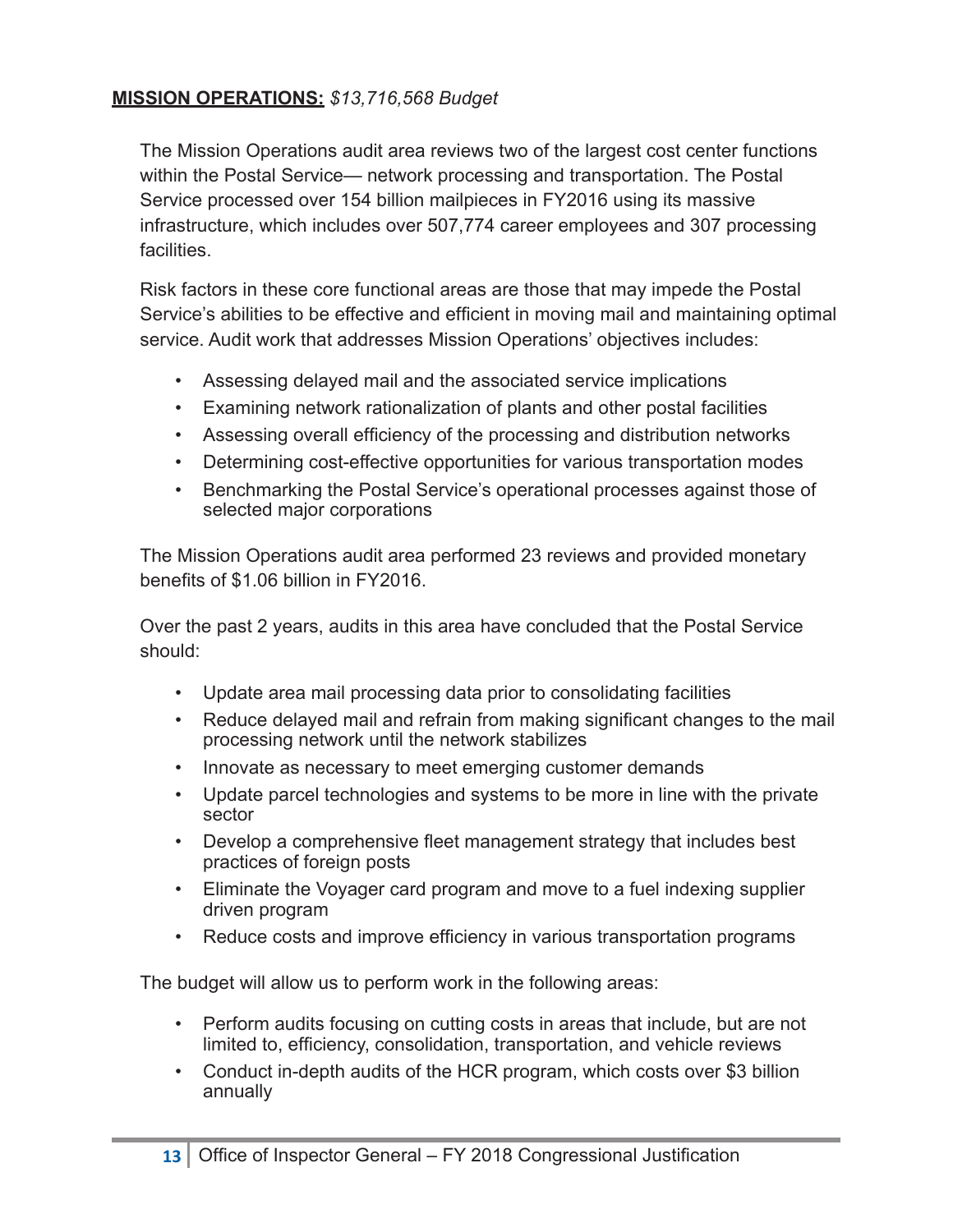- Perform audits that will bring the Postal Service in line with private industry on parcel handling, including upgrading package visibility technology
- Conduct studies of Postal Service modernization, including considering outsourcing functions not associated with the core functional areas
- Identify best uses of air, rail, and highway network transportation assets
- Use data to channel our limited resources to areas most at risk and address emerging themes using data modeling and predictive analytics
- Focus on the emerging theme of modernization, with emphasis on updating the processing infrastructure, including parcel sorting equipment

Mission Operations has developed and continues to refresh its risk models by adding new key risk indicators. In the past year, OA has updated our almost realtime delayed mail dashboard and other tripwires that we use on a daily basis to make audit decisions. The delayed mail dashboard and tripwire allowed us to implement a nationwide delayed mail strategy. We are able to track spikes in delayed mail at the plant level on a daily basis. We are also automating our delayed mail reporting process to expand coverage.

Limits in FY2018 funding will constrain our future data analytics work as well as reduce our number of audit reports by three and potentially decrease our financial impact by \$118 million.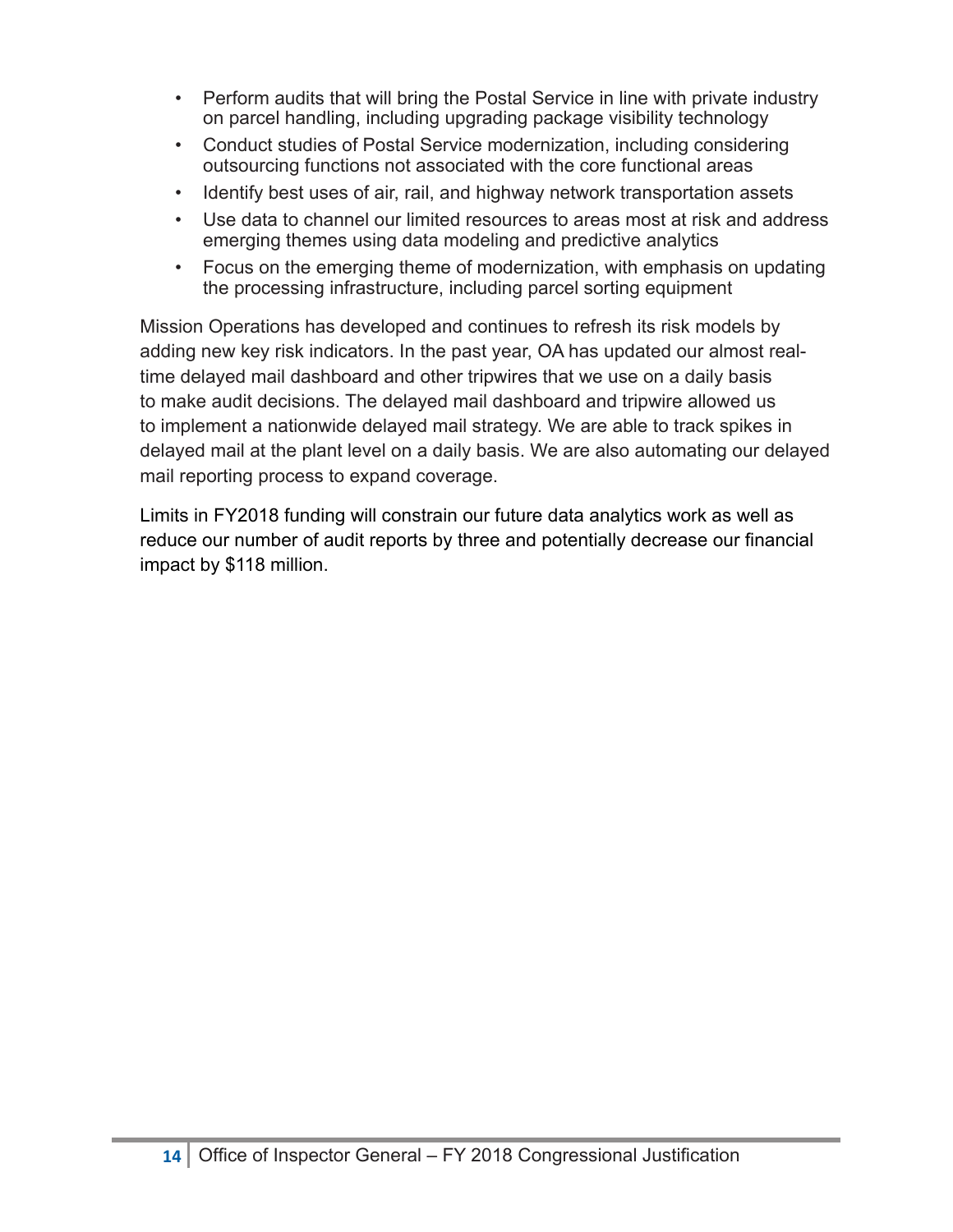#### **FINANCE, PRICING, AND INVESTMENTS:** *\$17,176,833 Budget*

The Finance, Pricing, and Investments audit area focuses on issues related to finance, cost and pricing, and capital investments. These areas have a clear financial impact and support daily postal operations to help ensure that the Postal Service is following regulatory requirements and its investment management process supports its corporate business strategies.

Financial controls are a primary and critical focus in these areas for the OIG and the Postal Service. Audit work that addresses Finance, Pricing, and Investments objectives includes:

- Assessing financial reports and reporting controls
- Monitoring key financial activities and identifying opportunities to help ensure continued operations and reduce the risk of improper payments
- Reviewing the data collection systems and processes used to develop costing, pricing, service performance measurements, and procedures used to prepare the Annual Compliance Report (ACR) as required by the Postal Accountability and Enhancement Act (PAEA), 39 U.S.C. § 3652(a)
- Evaluating compliance with the Postal Accountability and Enhancement Act (PAEA)
- Conducting audits of selected Postal Service major capital investments of \$5 million or more that focus on functionality and deployment
- Conducting audits of specific Delivering Results, Innovation, Value, and Efficiency (DRIVE) project management initiatives

The Finance, Pricing, and Investments audit area performed 41 reviews and provided monetary benefits of over \$3.5 billion in FY2016. Over the past 2 years, audits in this area have concluded that the Postal Service should:

- Develop or remediate controls over point-of-sale software to improve revenue and operations, and decrease the risk of improper payments
- Educate Postal Service personnel on high-risk money laundering activities and the importance of sharing information related to these activities and reporting them
- Document cost and pricing information accurately for better operational data and management decision making
- Develop reportable performance metrics to track and measure the value of promotional mail, and implement a strategy to ensure major promotion program components are meeting goals
- Ensure that its capital funding governance process is actively followed to assist in making better business decisions about the most important operational activities for closing the revenue gap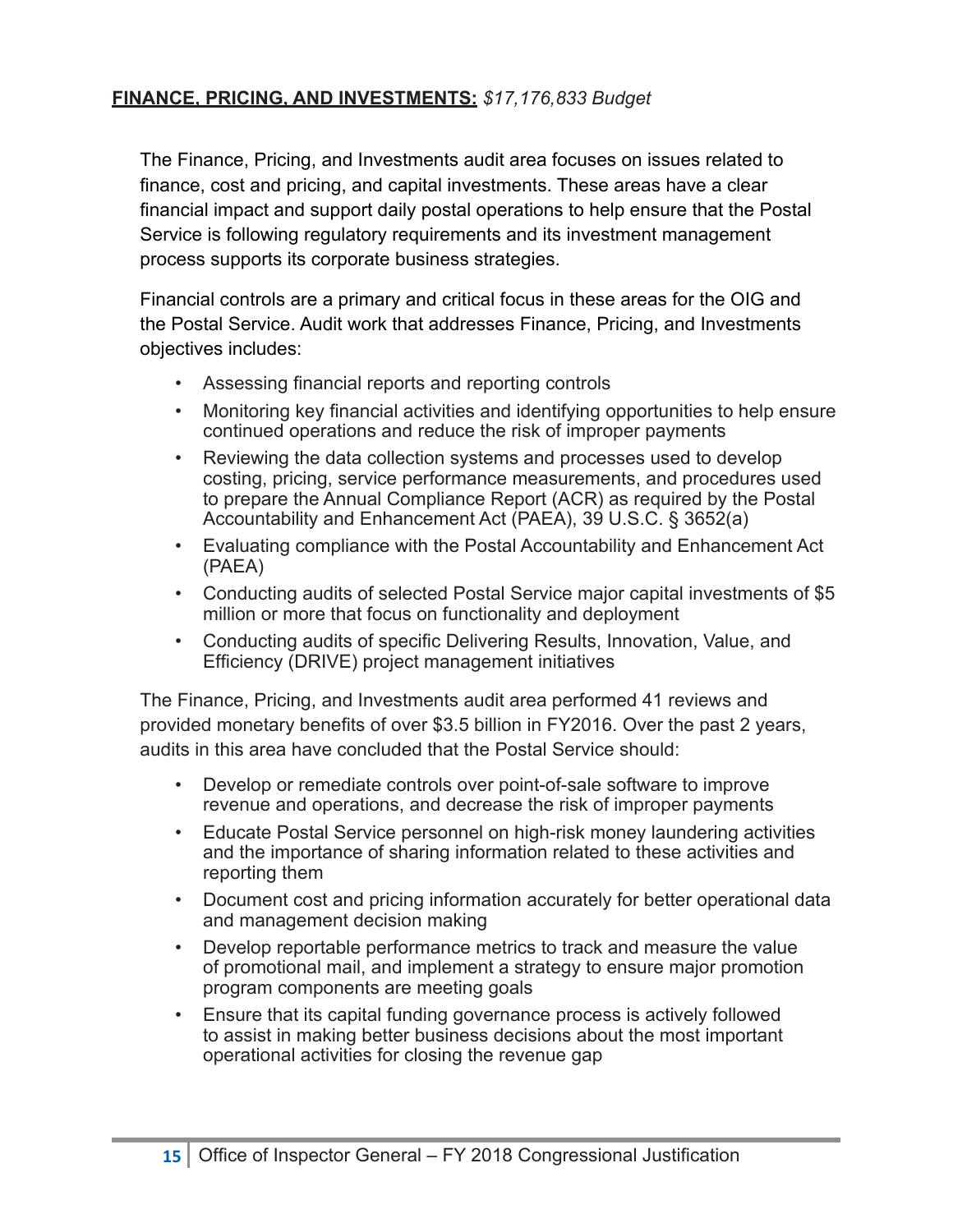The budget will allow the Finance, Pricing, and Investments audit area to perform work in these areas:

- Continue our annual support of the independent public accounting firm's financial statement and internal controls opinions
- Provide opportunities and options to help the Postal Service improve its liquidity, increase its assets, and reduce its future liabilities
- Provide field level risk based financial controls audits
- Review data collection systems and procedures used to prepare the ACR and ensure legislative compliance
- Evaluate major capital investments to determine whether the deployment and functionality meets expectations
- Analyze financial and management data to identify inconsistent or abnormal trends, high risk, system control issues, or specific anomalies not representative of the universe

Data analytics risk modeling is essential to the success of the Finance, Pricing, and Investments audit area. Multiple data analytics risk model results are shared with Postal Service stakeholders. These models and tripwire data are critical to our audit work and assessing operations and risks for the Postal Service.

Examples of these models include:

- The Field Financial data analytics risk model assesses districts currently at risk from a financial standpoint (for example - local purchases, stamp stock inventory, revenue, and refunds) for potential audit and investigative attention.
- Using the model data, specific Postal Service locations with anomalies in their points-of-sale system data are identified for further audit work.
- The Cost and Pricing risk model identifies high-risk Management Operating Data System (MODS) errors that can impact Postal Service cost and pricing estimates. As a result of our audit work, we recommended the Postal Service implement the processes and controls established in the Birmingham, AL, pilot study program nationwide.
- The Investments risk model measures the program management of DRIVE strategic initiatives the Postal Service uses to implement core business strategies. As a result of our audit work, we recommended improvements be made to the overall DRIVE process and to specific DRIVE initiatives, to include ensuring that DRIVE initiative goals improve business performance.
- The Cost, Pricing, and Investments Tort Claim Tripwire measures quarterly tort claim payment activity. This model was recently created. We plan to use it to identify potential improper payments associated with the tort claim program. The Postal Service also plans to use this model, as it did not have visibility in the details of tort claims paid at the district level.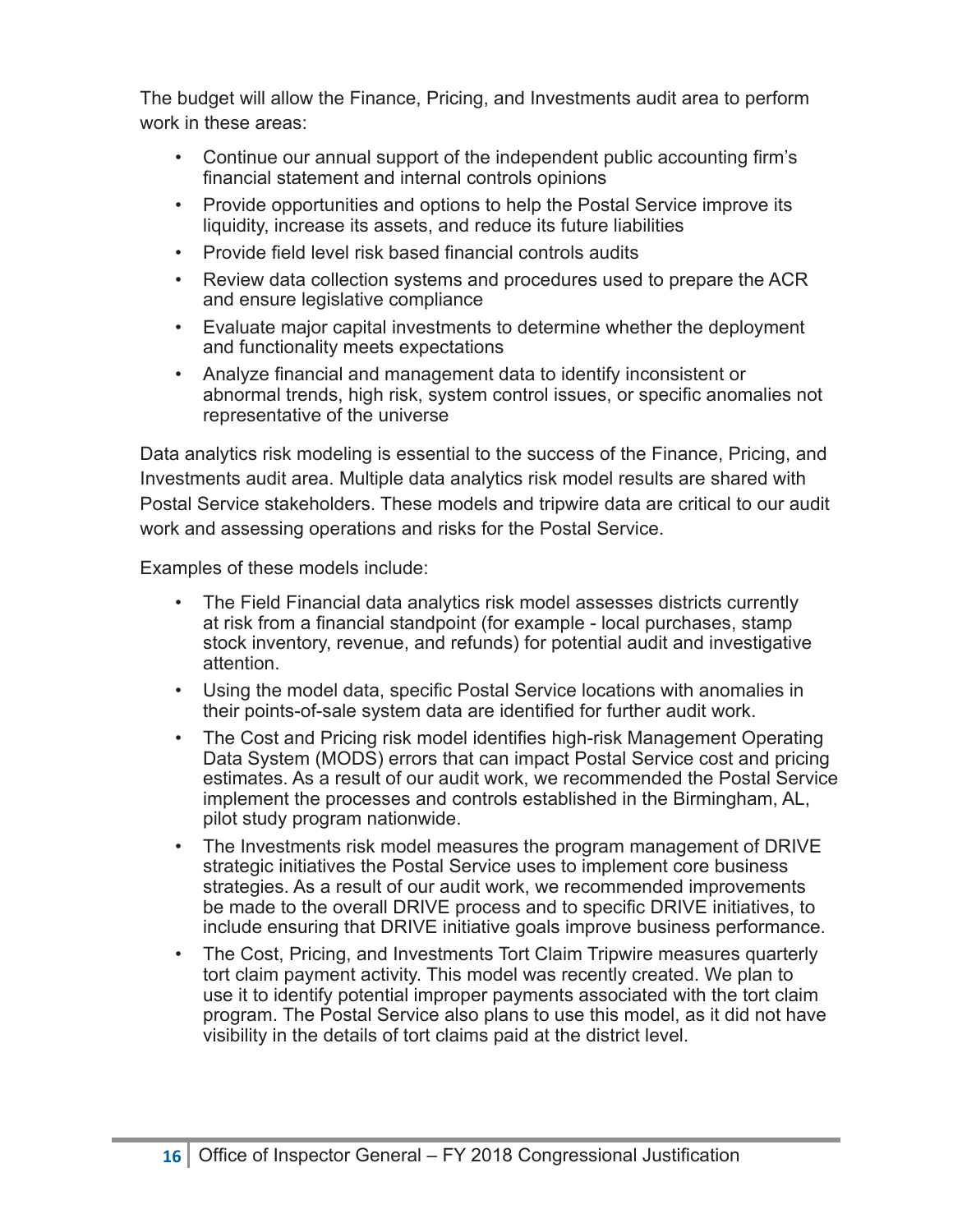Limits in FY2018 funding will constrain our future data analytics work as well as reduce our number of audit reports by five and potentially decrease our financial impact by \$396 million.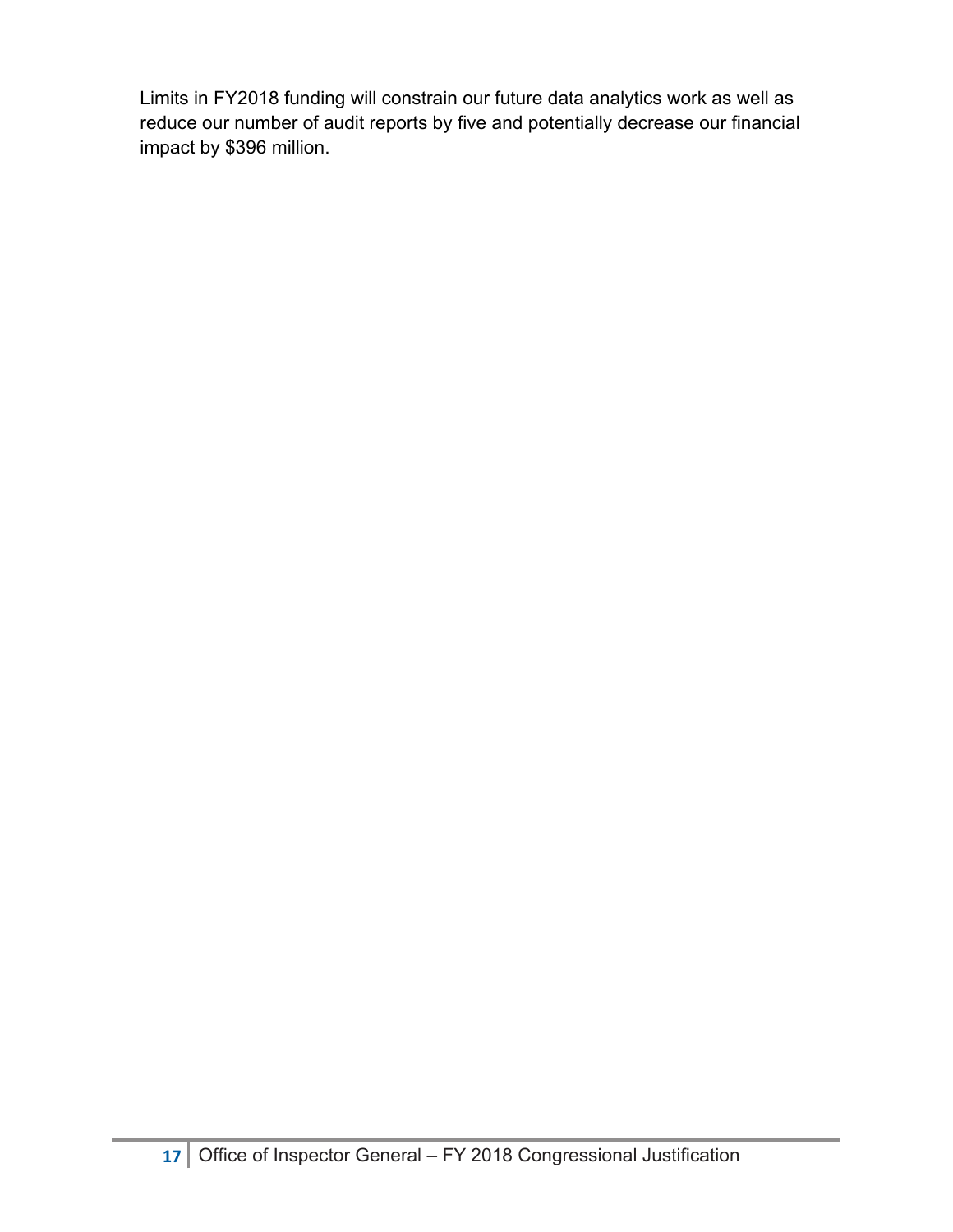#### **SUPPLY MANAGEMENT AND HUMAN RESOURCES:** *\$15,675,233 Budget*

The Supply Management and Human Resources audit area focuses on issues related to contracting, facilities, human resource management, security, and emergency preparedness. This area also oversees the work of the U.S. Postal Inspection Service, as required by the Inspector General Act, 5 U.S.C. app. 3. § 8G(f)(2), (3)(B).

Audit work that addresses Supply Management and Human Resources objectives includes:

- Reviewing supply chain and facilities costs to ensure they are adequately controlled by current policies, initiatives, and best practices
- Evaluating the effectiveness of facilities management and contracting strategies
- Evaluating ways to reduce the Postal Service's Workers' Compensation Program cost
- Assessing the Postal Service's processes to ensure compliance with Occupational Safety and Health Administration (OSHA) regulations to protect employees and avoid penalties
- Assessing security in the Postal Service to minimize the safety and security risks to Postal Service personnel, customers, mail, and assets
- Overseeing investigative activities of the Postal Inspection Service

The Supply Management and Human Resources audit area performed 23 reviews and provided monetary benefits of over \$2.1 billion in FY2016.

Over the past 2 years, reviews in this area have concluded that the Postal Service should:

- Clarify procedures for issuing orders against multiple award indefinite delivery, indefinite quantity contracts
- Reiterate to cardholders and credit card approving officials the requirements for retaining purchase card transaction records and supporting documentation
- Evaluate expanding the passport center pilot to other passport acceptance facilities nationwide that could generate revenue of over \$19 million
- Strengthen its valuation process when renegotiating 77 facility leases expiring in the Eastern Area between April 2015 and March 2017 to potentially realize annual lease cost savings of \$2.2 million
- Coordinate with the Department of Labor (DOL) to identify and implement best practices for controlling compound drug costs in the workers' compensation program including authorizing payments for only Food and Drug Administration approved drugs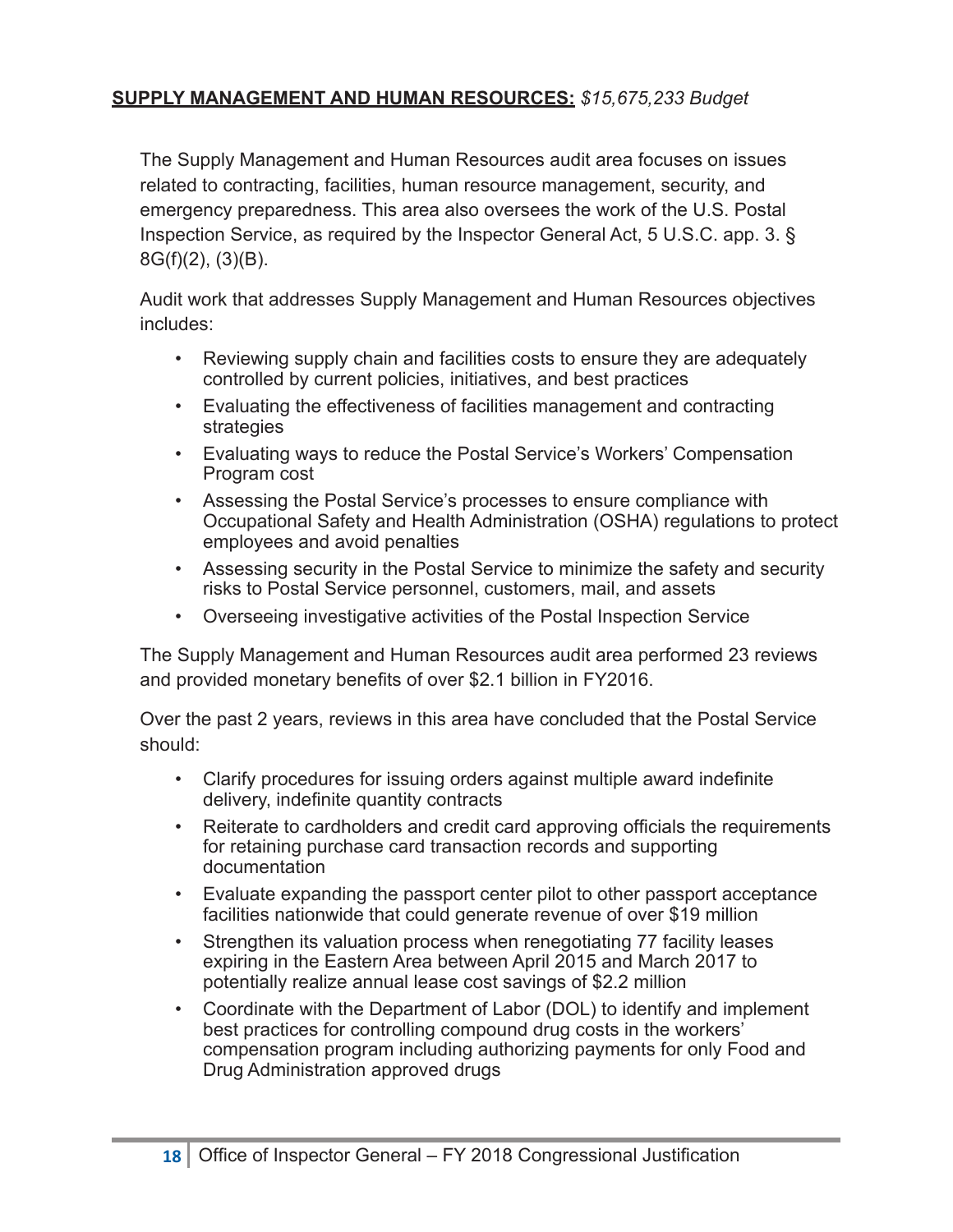- Develop a city carrier compensation system based on time standards for specific tasks completed by a carrier
- Establish controls to assess working conditions and resolve any issues that could affect employee health and safety

The budget will allow the Supply Management and Human Resources audit area to perform some work in the following areas:

- Evaluate contracting practices associated with significant individual or Postal Service-wide contracts to ensure best practices are incorporated into Postal Service policies and processes are adequately maintained, fully used, and disposed of in a manner that protects the interests of the Postal Service and stakeholders
- Assess the Postal Service's efforts to generate revenue and reduce costs through facility optimization and opportunities to sell and lease properties
- Evaluate Postal Service human resources programs and systems
- Identify trends and make proactive recommendations that will help the Postal Service reduce employee costs and enhance security and safety
- Conduct audits that will be provide oversight of the Postal Inspection Service and its investigative activities
- Advance our knowledge and skill sets with data analytics

Data analytics risk models are essential to the success of the Supply Management and Human Resources audit area. These models are critical in developing audit work and assessing operations and risk for the Postal Service.

Examples of these models include:

- The Facilities data analytics risk model detects emerging risk that will permit OIG and Postal Service officials to more efficiently and effectively audit, investigate, and manage the Postal Service's real estate portfolio and optimization efforts. For example, the model was used to identify 22 leased properties with annual lease amounts of \$227,000 and three owned properties valued at about \$693,000 that the Postal Service did not know were vacant; thereby, enabling the Postal Service to eliminate costs associated with these properties.
- We are finalizing the development of a Supply Management risk model to identify ways the Postal Service can administer contracts more efficiently and effectively. We have developed Supply Management tripwires that will scan contracting data to identify anomalies (such as contracting officers who manage a high volume of contracts and contracts older than 20 years). In FY2016, we issued a report on contracting officers' workloads and also are planning an audit on aging contracts.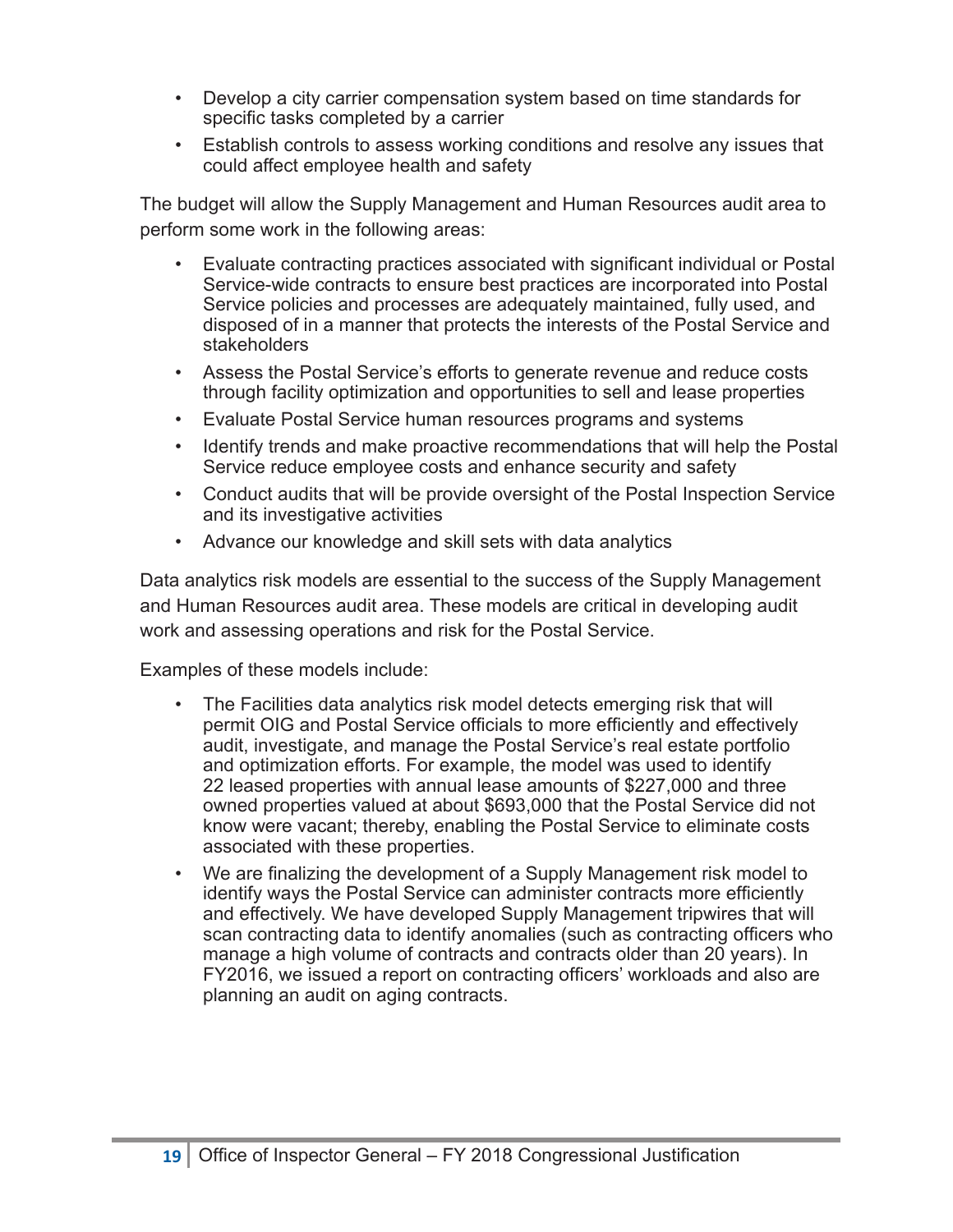- The Human Resources risk model contains seven metrics and was designed to detect emerging human resources related risk that can impact employee morale, productivity, efficiency, and cost. Model results were instrumental in identifying facilities with excessive unscheduled leave and those with little unscheduled leave. Those with little unscheduled leave were evaluated for best practices. The model data saved audit cycle time and related travel costs.
- The Security risk model incorporates workplace violence data from Postal Inspection Service cases, hotline complaints, grievances, and employee accidents. The model identifies selected areas of security risk at the area, district, and facility levels. It also facilitates audit work and related oversight activities. Using this model data, the audit team identified districts and facilities with the greatest occurrences of workplace violence and security incidents, which were instrumental in conducting an audit on workplace violence.

Limits in FY2018 funding will constrain our future data analytics work as well as reduce our number of audit reports by four and potentially decrease our financial impact by \$235 million.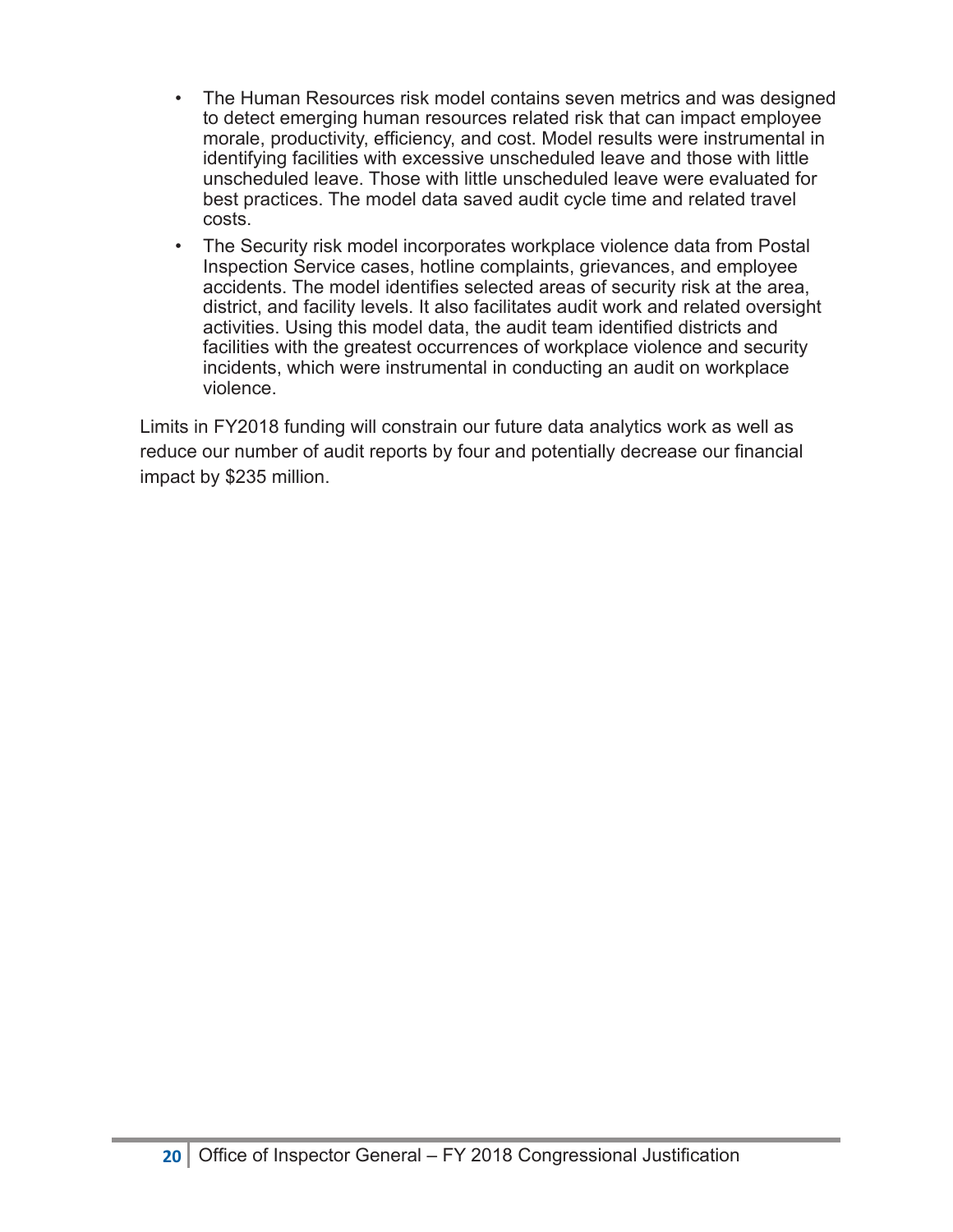#### **RETAIL, DELIVERY, AND MARKETING***: \$18,650,557 Budget*

The Retail, Delivery, and Marketing audit area focuses on Postal Service operations related to retail, delivery, vehicles, sales, revenue generation, revenue protection, customer service, international mail, and marketing. The Postal Service delivered over 154 billion mailpieces in FY2016 using its massive infrastructure, which includes over 35,423 retail and delivery units. In FY2016, the Postal Service delivered mail to about 156 million residential and business delivery points each day.

Audit work that addresses Retail, Delivery and Marketing objectives includes:

- Assessing the Postal Service's revenue generation and revenue protection strategies and processes
- Reviewing how the Postal Service meets its various legislative mandates
- Evaluating ways to reduce costs and improve service for Postal Service operations related to delivery, vehicle maintenance, fleet management, post offices, and other facilities
- Exploring barriers marketers face when trying to use advertising mail and identifying ways the Postal Service can overcome these barriers
- Reviewing the Postal Service's processes for verifying inbound procedures for international mail, including identifying and handling unauthorized (e.g., illegal and unregulated) mailings
- Evaluating the effectiveness of the Postal Service's strategies and marketing efforts for sample products, pilot programs, political mail, and international products and services
- Identifying opportunities to reduce operating costs for rural and city delivery operations
- Evaluating workhours at inefficient delivery units

The Retail, Delivery, and Marketing audit area conducts a wide range of meaningful audit work promoting economy, efficiency, cost savings, integrity, and accountability. The Retail, Delivery, and Marketing audit area performed 24 reviews and provided monetary benefits of over \$430 million in FY2016.

Over the past 2 years, audits in this area concluded that the Postal Service should:

- Explore opportunities, including potential legislative changes, which will allow it to diversify into the logistics market and ship and export in areas currently prohibited
- Review letter carrier operational efficiency, vehicle fleet replacement and maintenance, parcel growth, package scanning, vehicle operational efficiency, vehicle shuttling, fleet credit card controls, and vehicle information systems data integrity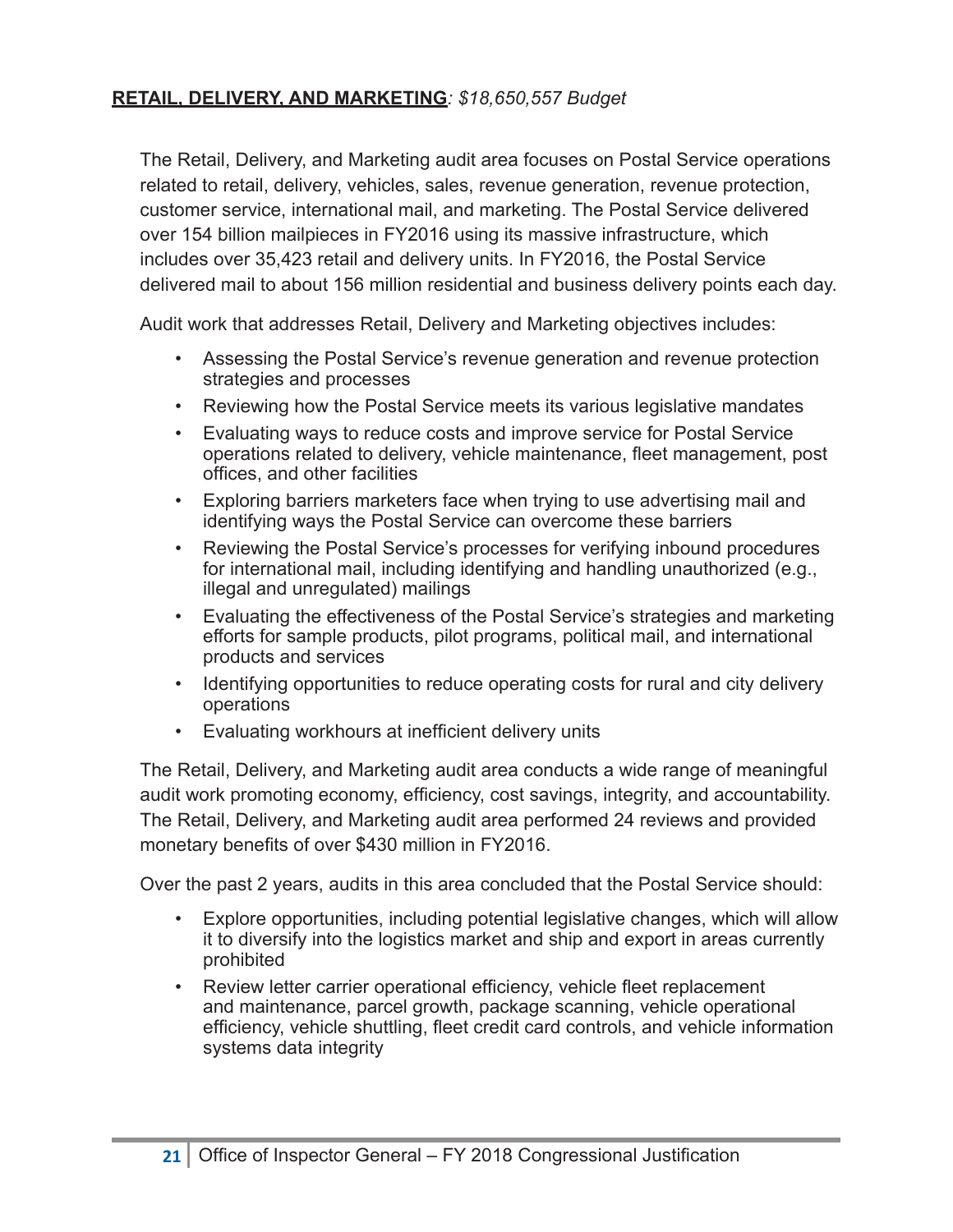- Improve customer service to help preserve the integrity of the Postal Service brand and improve satisfaction for all customers, including political mailers
- Improve the customer experience by providing quality service and developing expanded mailing and logistic options that meet customers' needs
- Increase revenue by enhancing domestic and international sales and marketing efforts to all business and government mailers
- Improve the availability and use of seamless business mail acceptance and entry procedures
- Develop a comprehensive marketing strategy for its international products and services that includes specific actions to promote customer awareness
- Comply with verification processes for inbound mail at various international service centers

The budget will allow Retail, Delivery, and Marketing to perform some work in the following areas:

- Continue to provide value-added audit reports and other products that are forward-thinking and data driven
- Identify trends and make proactive recommendations that will help the Postal Service generate revenue and mail volume, compete more in package delivery, enhance marketing strategies and international services, and satisfy customers
- Advance our knowledge and skill sets with data analytics
- Provide opportunities to cover broader areas such as next generation delivery vehicles, new modes of delivery, e-commerce growth, and marketing initiatives
- Continue to conduct audits that are national in scope

Data analytics risk models are essential to the success of the Retail, Delivery and Marketing audit area. Such models are critical in developing audit work and assessing operations and risk for the Postal Service.

Examples of these models include:

- The Revenue Generation and Assurance risk model, which compares quarterly revenue to same period last year for commercial and retail channels at the national and district levels. This model identified \$500 million in short-paid postage annually and is being used to identify specific products and locations with short-paid postage for further review.
- The Retail and Customer Service risk model, which monitors trends in retail revenue and alternate access revenue. It also monitors trends in customer complaints. This model was used to identify poor performing offices from both a customer service and retail operations efficiency perspective. It also provided key data used to evaluate customer complaints handled by the customer care centers.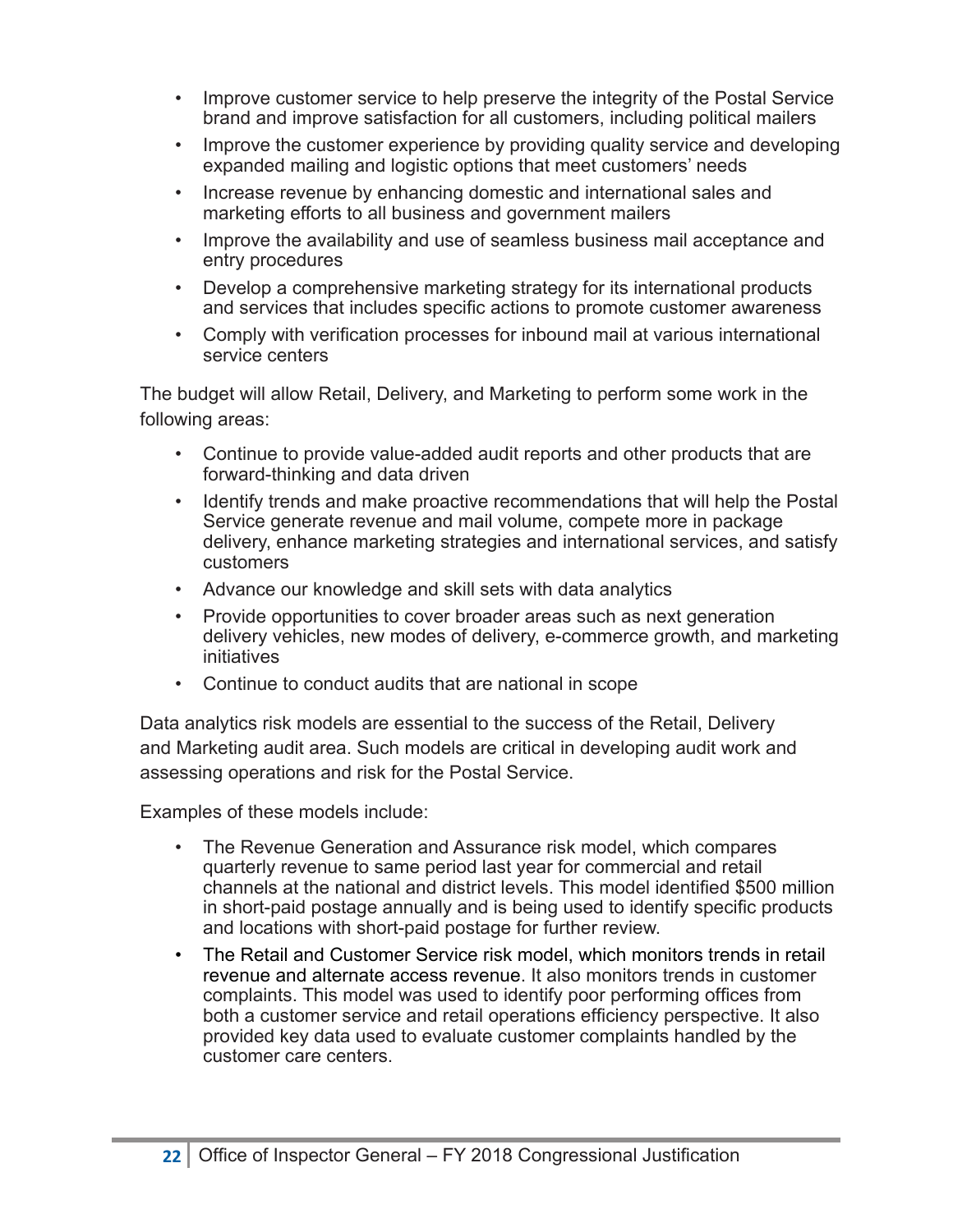- The City Delivery Efficiency risk model, which incorporates operational and service performance indicators for city delivery operations. This model was used to identify trends in 11 monitored risk areas and compare the results to the established targets.
- The Vehicle Maintenance risk model, which assesses the efficiency of operations at 316 vehicle maintenance facilities (VMFs) nationwide. VMFs are organized into three groups based on the number of vehicles. This model identifies potential Group 1 VMFs and auxiliaries at risk for significant operational and maintenance issues.

Limits in FY2018 funding will constrain our future data analytics work as well as reduce our number of audit reports by four and potentially decrease our financial impact by \$50 million.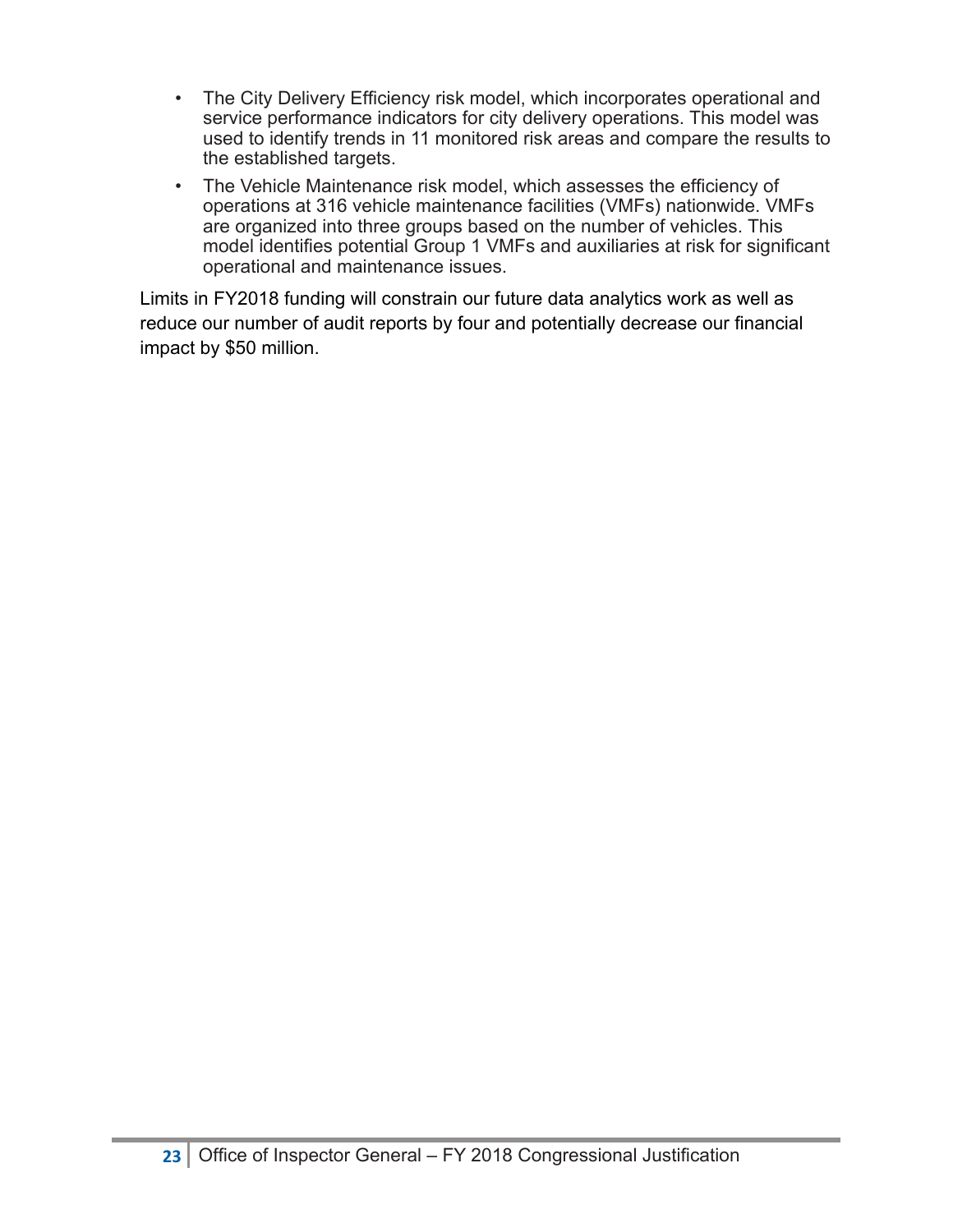The Technology audit area focuses on issues and risks related to systems, infrastructure, and processes. This area reviews the Postal Service's ability to use technology to manage operations, maximize return on investment, and secure and protect existing technology. The Technology audit area evaluates confidentiality, integrity, and availability of systems and infrastructure by assessing system support, security, cost effectiveness, and governance. As a data rich organization, the Postal Service must continue to appropriately harness its data and use it to manage organizational performance. Our audit work helps the Postal Service design safeguards to minimize risk to systems, assets, and data. The Technology audit area performed 11 reviews and provided monetary benefits of over \$7 million in FY2016.

Audit work that addresses Technology issues includes:

- Best practices for using data to manage operations
- Evaluation of security and protection of sensitive data, including personally identifiable and payment card information
- Assessment of current security policies and risk management strategies as compared to industry standards
- Evaluation of the placement and configuration of network security hardware
- Vulnerability assessments to identify issues that may negatively impact the confidentiality, availability, and integrity of systems
- Evaluation of system development, risk mitigation, and contingency planning
- Procedures for tracking inventories of information technology (IT) resources, including disposal of electronic media

Over the past 2 years, audits in this area have concluded that the Postal Service should:

- Continue its initial cybersecurity initiatives while ensuring adequate resources and implementing a coordinated program of prevention, detection, response, and mitigation of sophisticated cyber threats
- Promote a culture of cybersecurity awareness throughout the organization by enhancing communication, training, and management support of cybersecurity efforts
- Improve governance over IT infrastructure by enhancing processes such as change management, software development, access controls, media disposal, and firewall configurations to ensure system availability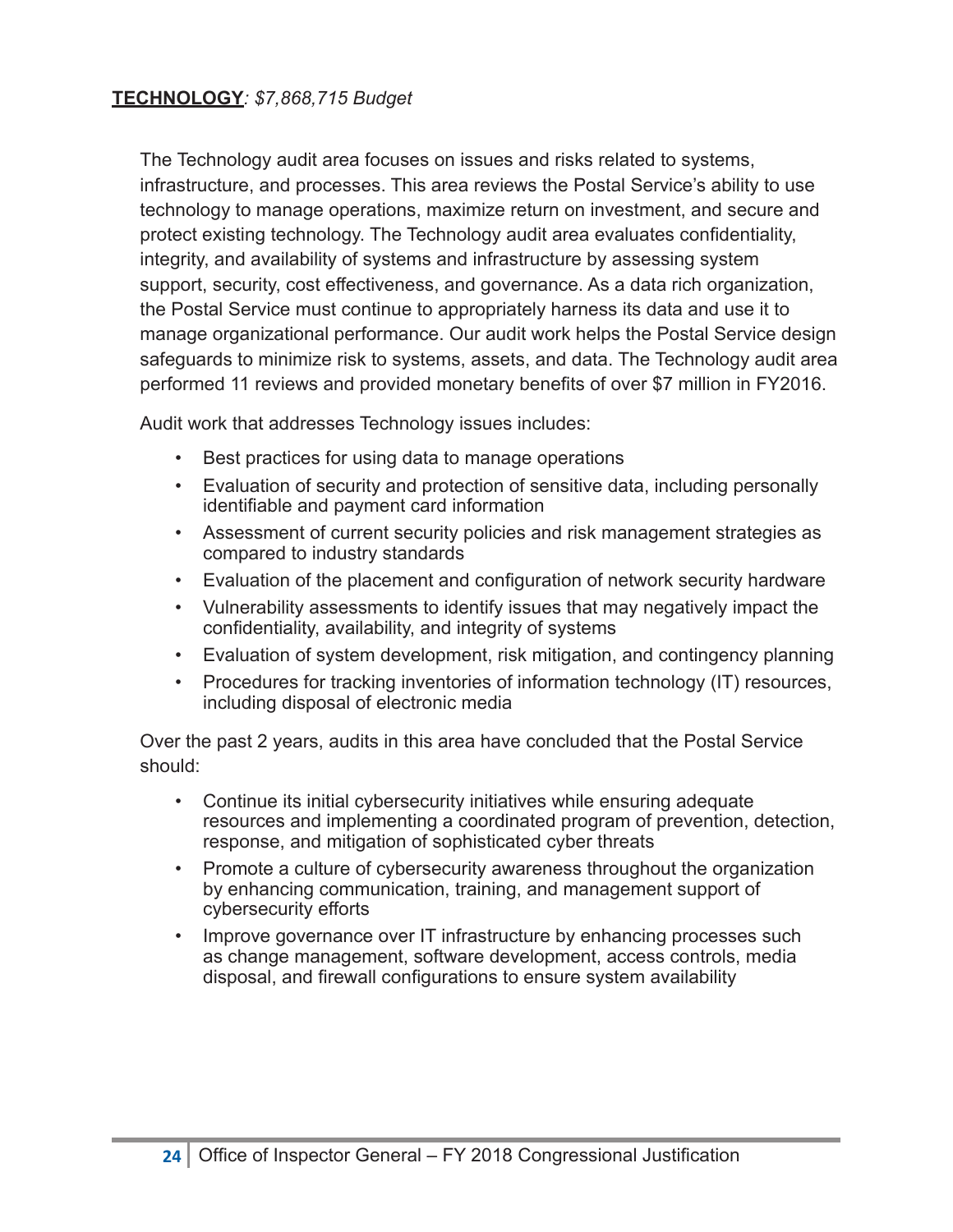The budget will allow the Technology to perform some work in the following areas:

- Identify emerging threats to data and IT assets, including mobile technologies and revenue processing systems
- Identify potential security weaknesses within the Postal Service's computer applications and systems through vulnerability scanning and penetration testing
- Provide value-added audit reports and other products that focus on emerging technology and solutions, optimizing IT programs, improving system performance and controls, and enhancing data security
- Assist the Postal Service in maintaining awareness of emerging technology and data needs
- Evaluate IT strategies and governance programs
- Evaluate Postal Service IT operations including system performance and infrastructure optimization

Limits in FY2018 funding will constrain our future data analytics work and will affect our ability to perform network penetration testing and other critical cyber security audit work. In addition, it will reduce our number of audit reports by two and financial impact by potentially \$1 million.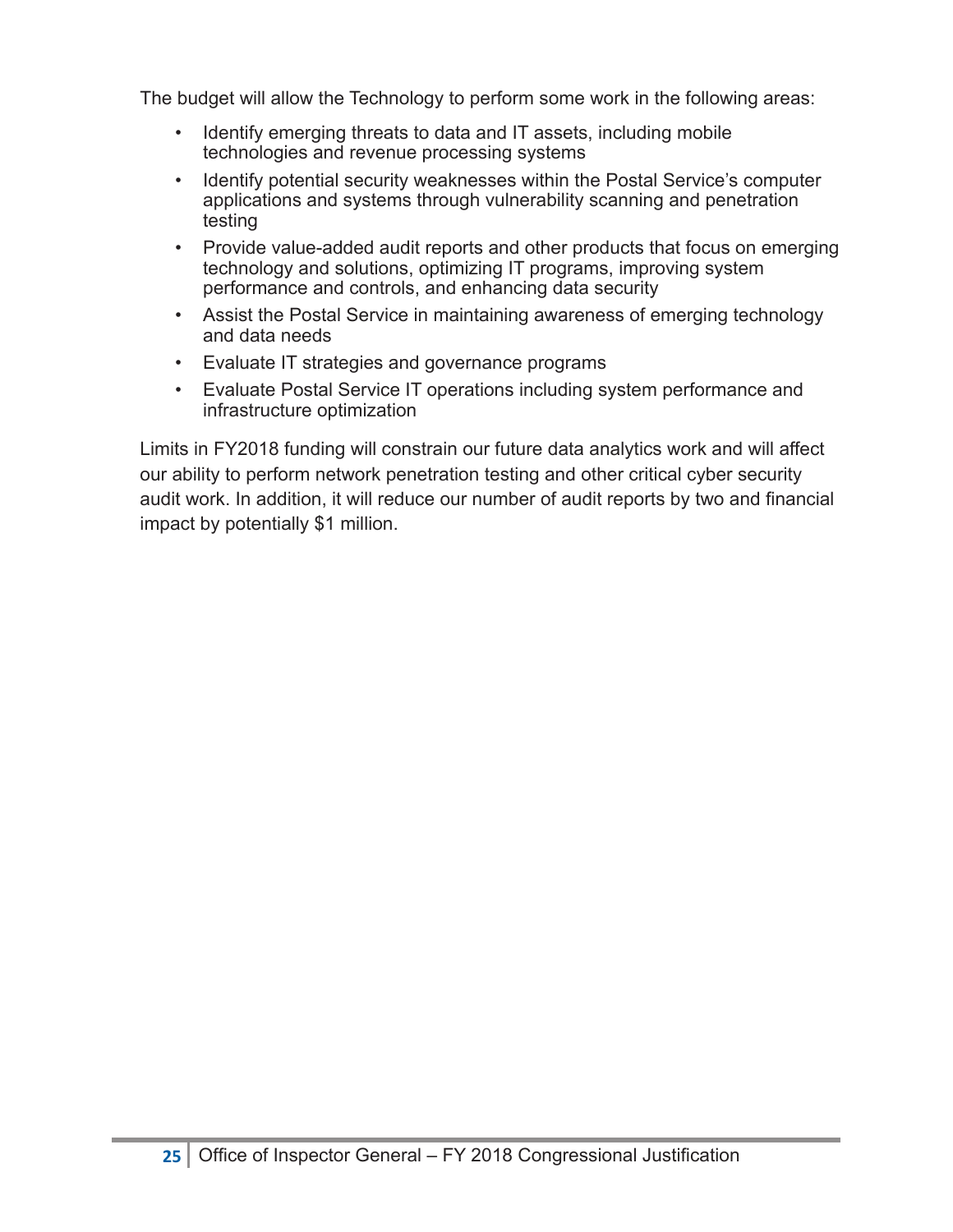#### **Legislative Mandates**

Almost \$2.4 million of our OA budget has been used in FY2016 on reviews that are either legislatively mandated by Congress or directed to assist the Postal Service in meeting its legislative mandates. As indicated in the table below, the OIG spent over \$414,000 to oversee activities of the Postal Inspection Service and about \$1 million to audit the data collection systems and procedures the Postal Service uses to prepare reports related to costs, revenue, rates, and quality of service for all products in 2016. The OIG also spent over \$2.8 million to help the Postal Service meet its legislative mandates by performing work such as audits supporting the public accountant's opinion on the Postal Service financial statements and compliance with the Sarbanes-Oxley Act (SOX) and Securities and Exchange Commission (SEC) financial reporting requirements.

| <b>Legislative Mandates - Dollar Value by Identified Mandates</b>  |                                                                   |         |  |  |
|--------------------------------------------------------------------|-------------------------------------------------------------------|---------|--|--|
| <b>Public Law Reference</b>                                        | Cost*<br>(000's)                                                  |         |  |  |
| 39 U.S.C. § 3652                                                   | <b>Audits of Postal Service Data</b><br><b>Collection Systems</b> | \$1,023 |  |  |
| 5 U.S.C. App. $3 \S 8G(f)(2)$                                      | Oversight of the Postal Inspection<br>Service                     | \$414   |  |  |
| Financial Statement/SOX Audit and<br>PL 109-435<br>Quarterly 10Q** |                                                                   | \$2,841 |  |  |
| Audits in Support of Postal Service<br>Various<br>Mandates**       |                                                                   | \$2,430 |  |  |
| <b>Total Dollar Value</b>                                          | \$6,708                                                           |         |  |  |

*\*Based on FY2016 audit work.*

*\*\* Although not legislatively mandated for the OIG, these financial and network optimization-related audits support mandates for the Postal Service.*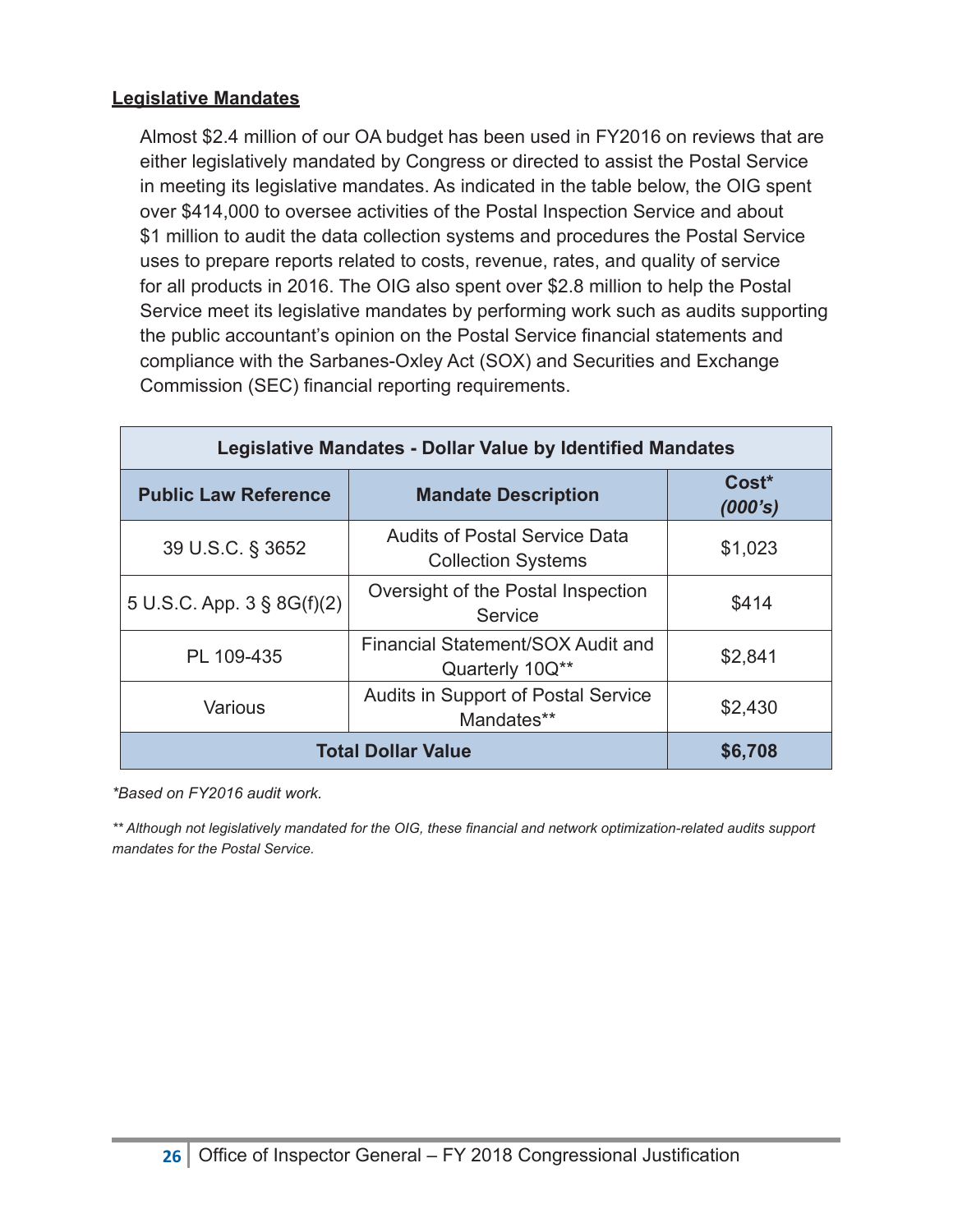#### <span id="page-27-0"></span>**C. Investigations Budget and Performance Plan**

• Office of Investigations performs work to protect the mail and to ensure the integrity of postal processes, finances, and personnel. Office of Investigations deploys its personnel in the field and headquarters based on the number of Postal Service employees, the need for specialized investigations, and support requested by the Postal Service. To help plan and manage investigative work, OI field offices are aligned with Postal Service area offices, allowing OI to focus its efforts where there is the greatest potential for economic recovery. This alignment also enhances OI's responsiveness to the needs of the Postal Service.

To support these investigations, OI organizes its work into five major investigative programs — Contract Fraud, Financial Fraud, Healthcare Fraud, Official Misconduct and Narcotics, and Internal Mail Theft. In addition to investigating the potential internal crimes and frauds listed above, special agents also investigate bribery, kickbacks, extortion, conflicts of interest, and allegations against Postal Service executives. Furthermore, OI combats fraud and theft through crime prevention efforts. In FY2016, OI identified \$364 million in monetary benefits – an ROI of \$2 for each dollar spent.

The following chart shows how OI would allocate its FY2018 program budget of \$162 million to these investigative programs.

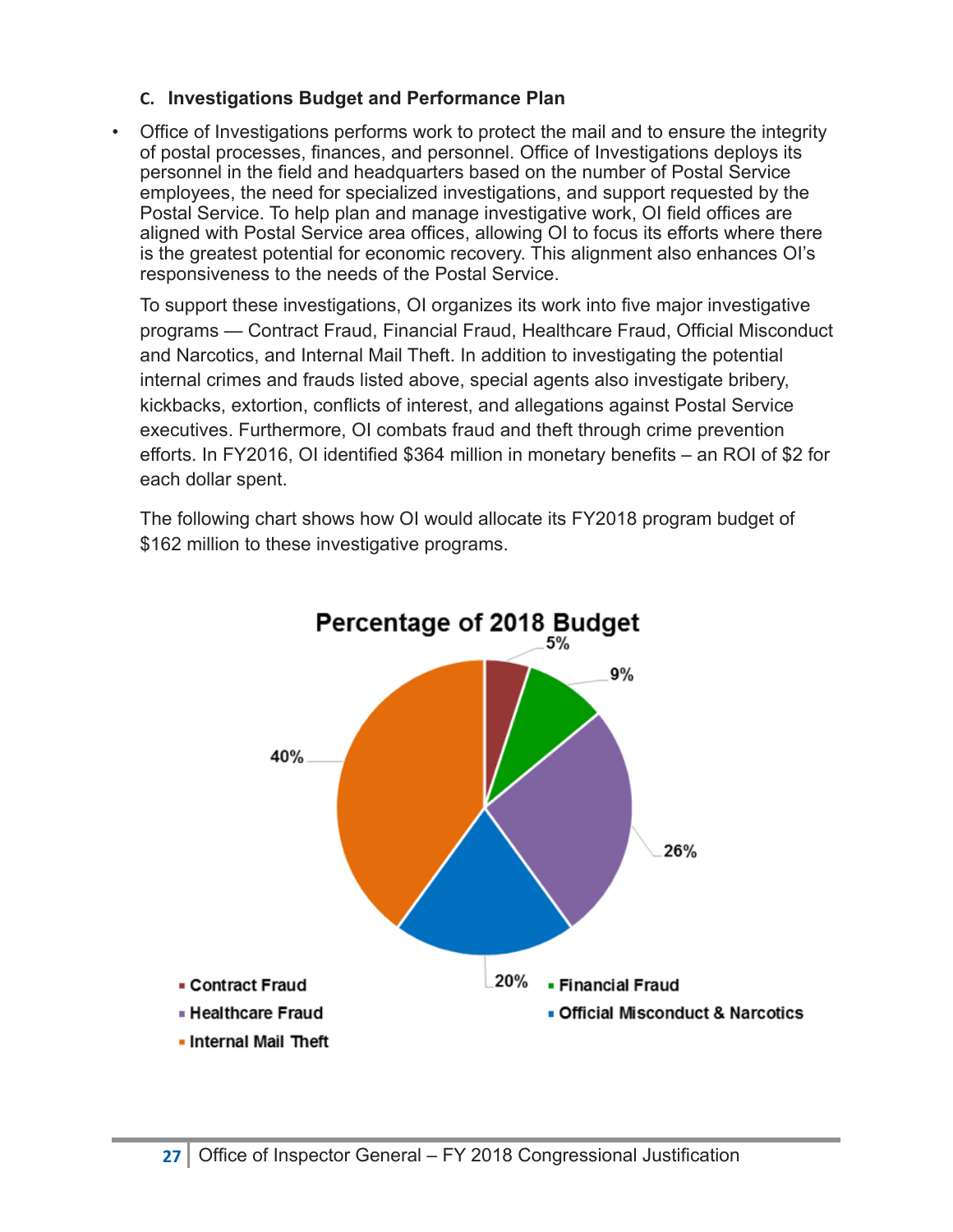| <b>Office of Investigations</b>            | 2018 Budget   |
|--------------------------------------------|---------------|
| <b>Contract Fraud</b>                      | \$8,078,105   |
| <b>Financial Fraud</b>                     | \$14,540,588  |
| <b>Healthcare Fraud</b>                    | \$42,006,144  |
| <b>Official Misconduct &amp; Narcotics</b> | \$32,312,419  |
| <b>Internal Mail Theft</b>                 | \$64,624,838  |
| <b>Office of Investigations Total</b>      | \$161,562,094 |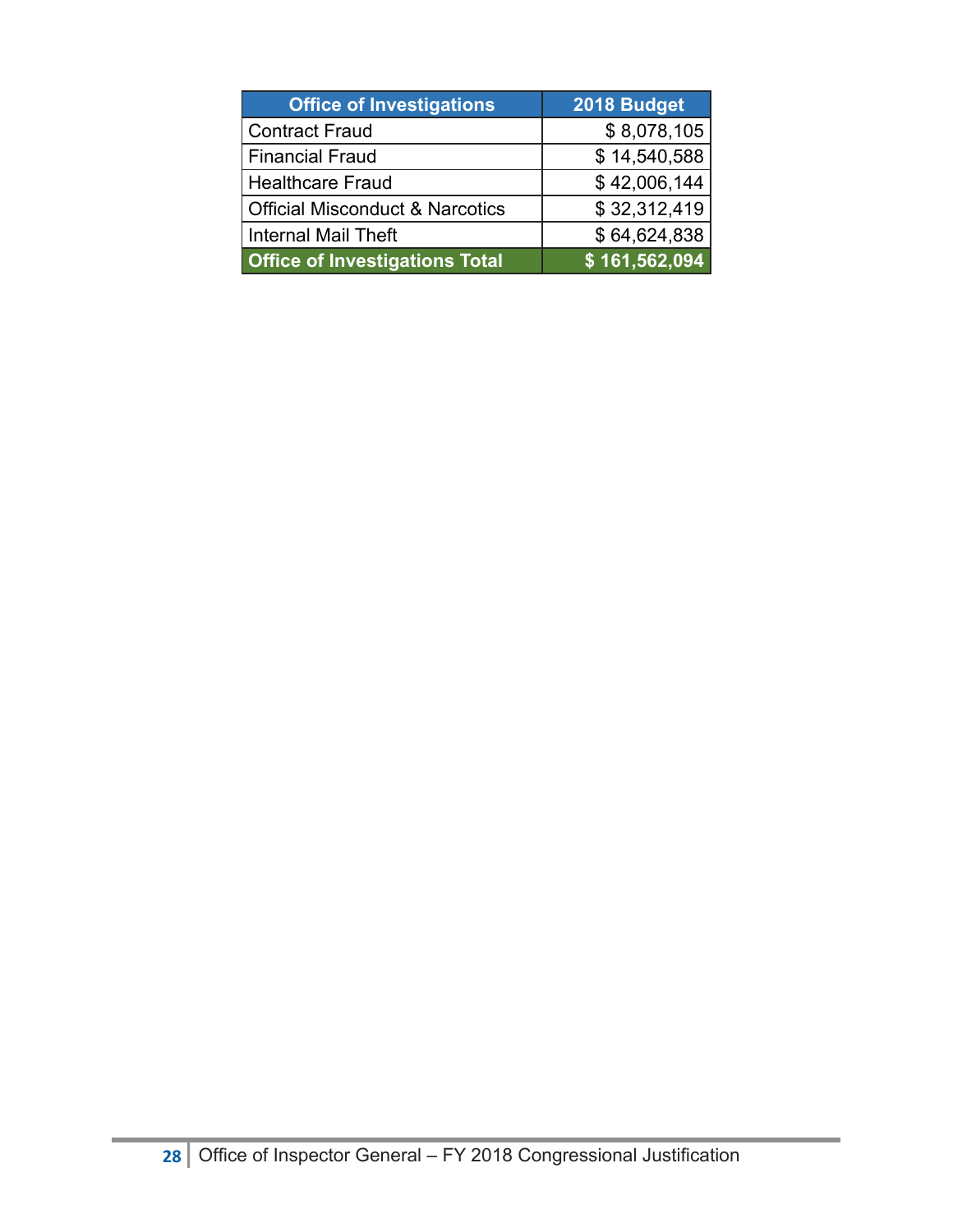#### **CONTRACT FRAUD***: \$8,078,105 Budget*

The Contract Fraud program aids the Postal Service by investigating allegations of contract fraud, waste, and misconduct. The Postal Service manages contracts, ranging from multimillion-dollar national service contracts to local contracts for supplies and services at individual Postal Service facilities.

Investigative work that addresses Contract Fraud includes:

- Identifying Postal Service acquisitions and contracts that are at high risk of fraud
- Investigating allegations of contract improprieties
- Documenting and presenting evidence for criminal and civil prosecution and administrative remedies

Below are some examples of our past and on-going casework that illustrate the impact we are having on combatting contract frauds:

- The OIG conducted a series of investigations involving the Postal Service's management of its transportation contracts as well as fraud by some of its contractors. During those investigations, investigators discovered evidence that a retired Surface Transportation Category Management Center (CMC) manager (a former executive) communicated on numerous occasions with Postal Service employees on behalf of outside companies within 2 years after his retirement in 2011. This former executive accepted \$30,000 from one of the companies in return for influencing on-going contract awards. The investigation ultimately confirmed his violation of federal ethics laws and he pled guilty in court in March 2016 and subsequently sentenced to 3 years' probation and a \$5,000 fine.
- Beginning in 2012, the OIG began investigating a Postal Service contract transportation specialist after learning that he had a questionable relationship with a HCR contractor. The investigation eventually confirmed that the contracting officer and the Highway Contract Route (HCR) owner were engaged in a scheme to defraud the Postal Service through bribery and kickbacks in connection with the awarding of contracts to deliver the mail. In November 2015, the contracting officer was sentenced in federal court to 15 months in prison. The contractor pled guilty in February 2016 and was sentenced in June 2016 to 10 months in prison followed by 3 years of supervised release and forfeiture of \$17,920.
- Since 2010, the OIG has been supporting the Department of Justice in its investigation of Lance Armstrong and the Tailwind organization. From 1996 through 2004, the Postal Service sponsored a professional cycling team owned by Tailwind and its predecessors. Lance Armstrong was the lead rider on the team, and between 1999 and 2004, he won six consecutive Tour de France titles as a member of the Postal Service-sponsored team. Between 2001 and 2004 alone, the Postal Service paid \$31 million in sponsorship fees as part of this contract. This investigation is on-going and is scheduled for trial in December 2017.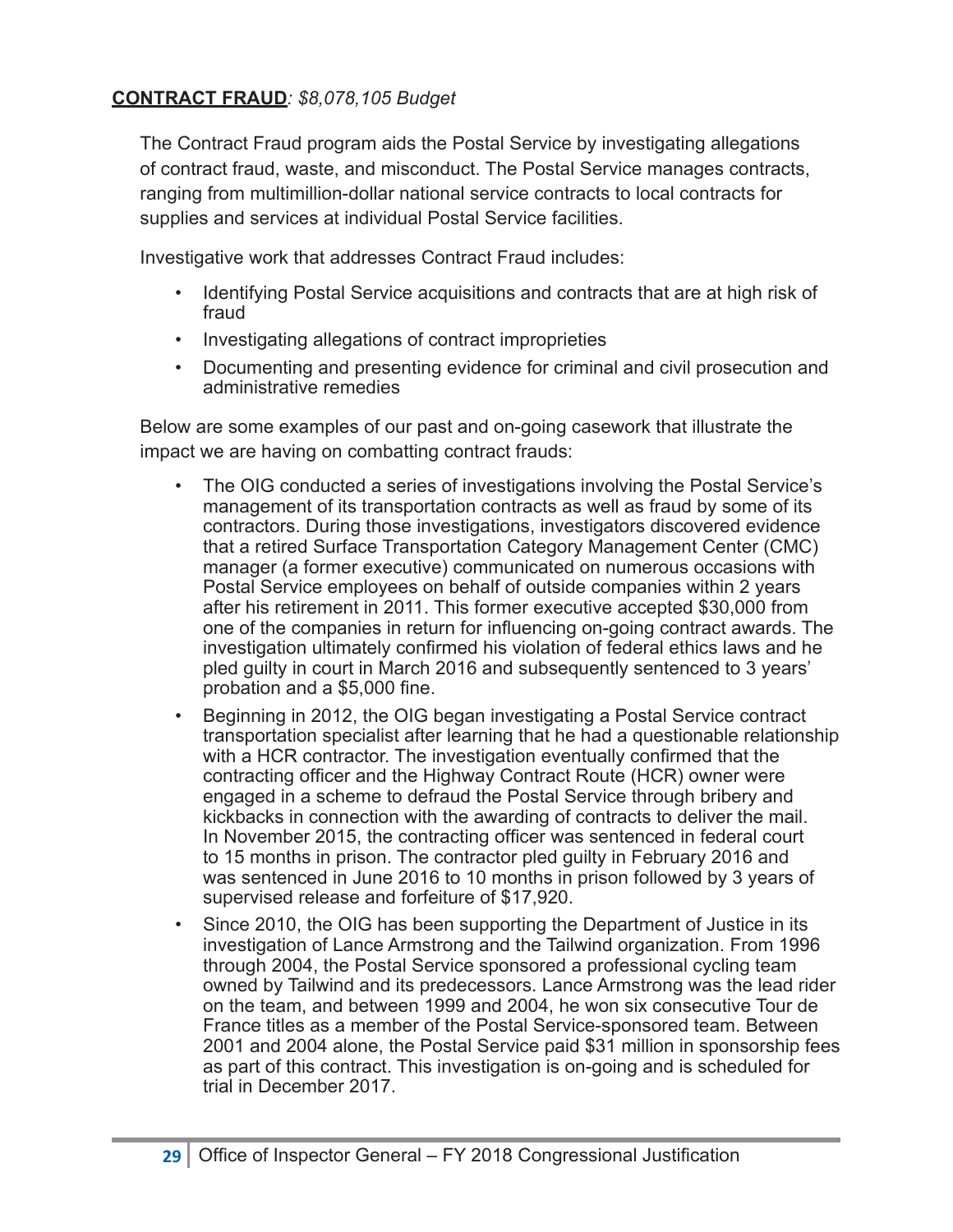In FY2016, the Contract Fraud Program's monetary benefit to the Postal Service was \$9.1 million.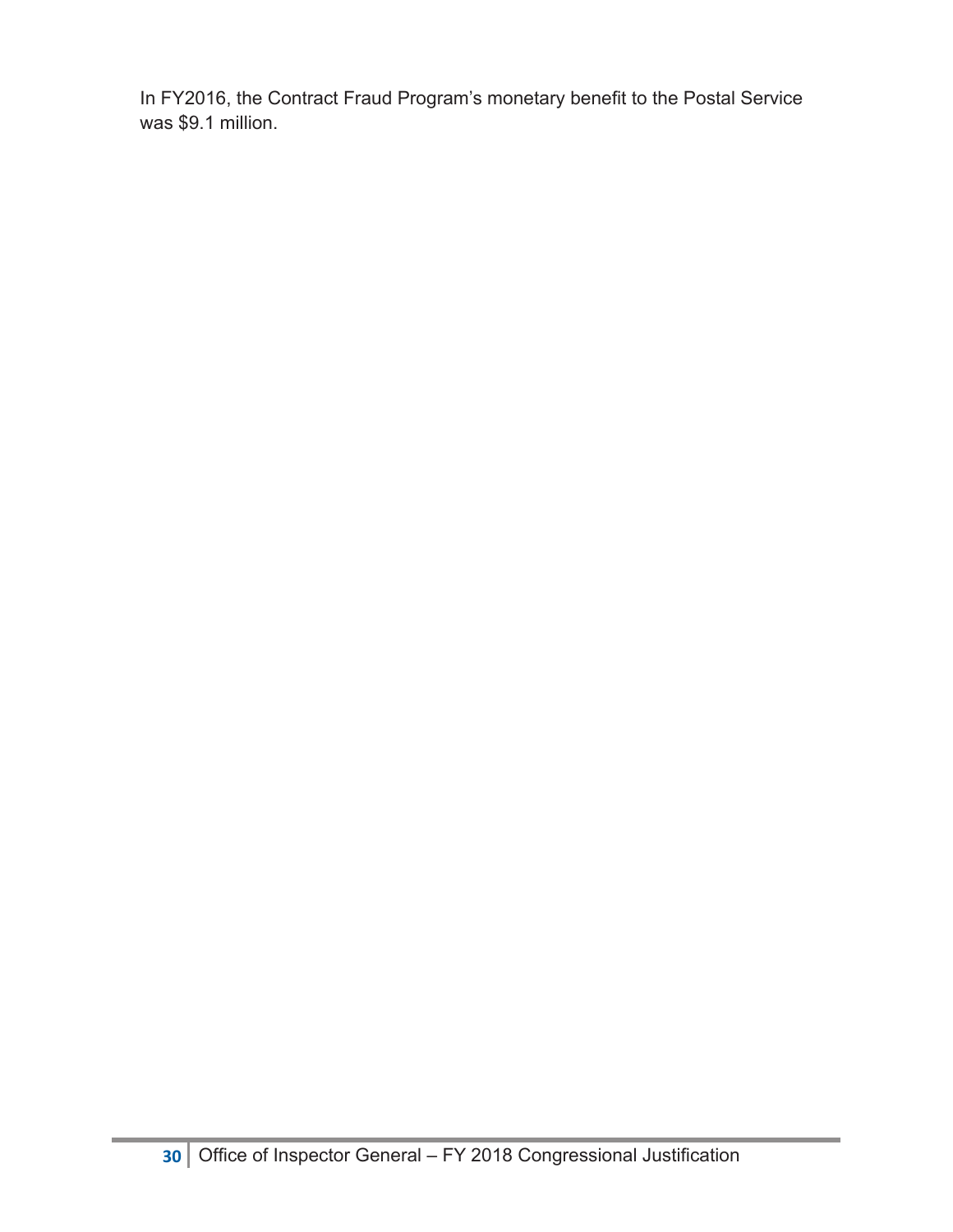#### **FINANCIAL FRAUD***: \$14,540,588 Budget*

A large portion of the revenue generated by the Postal Service is handled at the nearly 32,000 Postal Service retail locations. This revenue includes stamps, cash, and money orders, all of which can become targets for theft.

As a result, the Financial Fraud program focuses on the following:

- Employing data analytics to identify suspicious trends and patterns in financial data that are indicative of theft or misconduct
- Investigating theft and misuse of Postal Service money and property
- Investigating and initiating administrative, civil, or criminal actions against individuals and firms responsible for the theft or misuse of Postal Service revenue and assets

Below is an example of OIG past casework that illustrates the impact we are having on the Financial Fraud program:

• An OIG investigation disclosed that a former Maryland lead sales and services associate fraudulently issued 272 Postal Service no-fee money orders totaling \$92,148, from October 2011 to May 2014. The majority of the fraudulent no-fee money orders were either made payable to or from the employee. The employee paid a number of personal bills with these money orders and also falsified the names of relatives, friends, neighbors, and associates on the no-fee money orders to conceal the scheme. In August 2014, the employee was removed from the Postal Service. On November 5, 2015, the employee was sentenced to serve 5 months' home detention and 5 years' supervised probation, and was ordered to pay a \$3,000 fine and \$92,148 in restitution.

In FY2016, the Financial Fraud Program's monetary benefit to the Postal Service was \$3.4 million.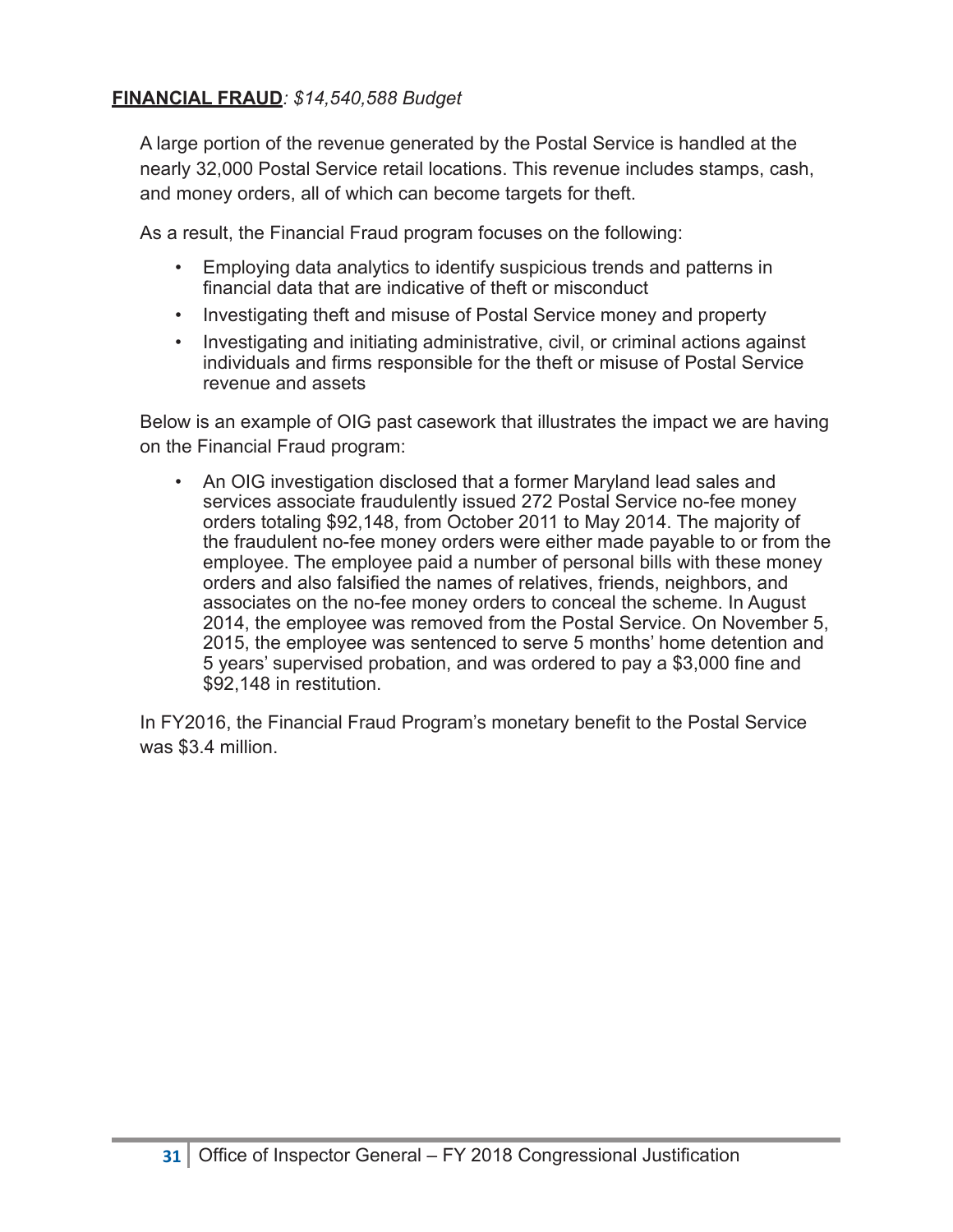#### **HEALTHCARE FRAUD:** *\$42,006,144 Budget*

The government administers several healthcare programs for federal workers to ensure they receive medical treatment and potential wage compensation when they are sick or injured. For employees who suffer work-related injuries or illnesses, they receive compensation and medical benefits under the Federal Employees' Compensation Act (FECA), administered by the DOL Office of Workers' Compensation Programs (DOL/OWCP).

The Postal Service is the largest single contributor to the OWCP and, in chargeback year 2016, it paid a total of \$1.48 billion, including administrative costs of \$74.5 million, for FECA-related benefits. That same year, the Postal Service estimated its total liability for future workers' compensation costs to be \$17.1 billion. These disability payments are funded by Postal Service customers rather than tax dollars and any portion of those funds lost to fraud by claimants or providers has a direct impact on the Postal Service and its customers.

The Healthcare Fraud program investigates two main types of fraud: claimant fraud and medical provider fraud.

This investigative work includes:

- Employing data analytics to identify suspicious trends and patterns in healthcare billing data that indicate fraud
- Investigating allegations of fraudulent claims by individuals
- Investigating allegations of medical providers submitting false bills, colluding to extend benefits, and falsifying claim documents

The Claimant and Provider Fraud program at the Postal Service has consistently been a major focus for the OIG and has produced strong results. Below is some OIG past and on-going casework that illustrates our impact in addressing healthcare fraud across the federal government, particularly in the medical provider fraud area:

• OIG special agents led an investigation in Texas that resulted in multiple counts against 29 individuals. Twenty-two claimants, four medical providers, a senior claims examiner at DOL, a claims representative, and a medical provider's employee were charged in the scheme. All but two defendants have pleaded guilty to their respective roles in the scheme. The main subject, a licensed professional counselor (LPC), was sentenced in May 2016 to 78 months in federal prison and ordered to pay approximately \$7.7 million in restitution. He pled guilty in January 2016 to one count of conspiracy to commit healthcare fraud. The LPC owned numerous businesses and colluded with the defendants in a health care fraud scheme that involved bribes, billing for services not rendered, unnecessary medical treatment, and the falsification of medical documents. In total, the defendants were able to fraudulently bill the federal government through the OWCP for more than \$9.5 million and receive more than \$8.7 million in government payments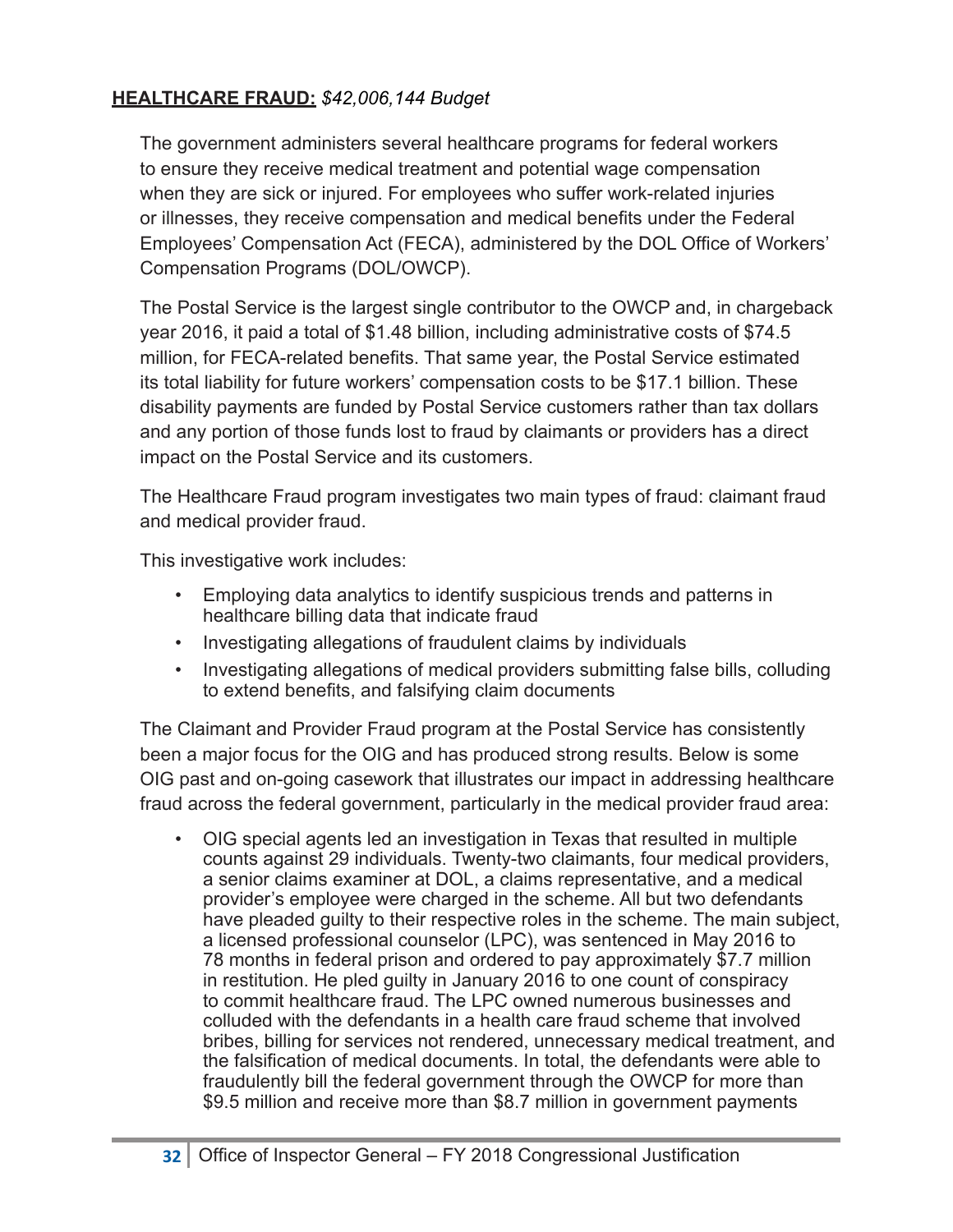based on their fraudulent billing. DOL made approximately \$11.4 million in payments to these claimants for their compensation and medical services. The federal government anticipates that, as a result of the convictions, it will also prevent an estimated \$11 million in future payments to the claimant defendants.

In late 2014, the OIG established a workers' compensation compound drug initiative as a result of the escalating costs of compound drugs. OWCP allows charges for compound prescription drugs, which are the creations of particular pharmaceutical products to fit the unique need of a patient. The Food and Drug Administration (FDA) does not monitor or approve compound drugs, or test their effectiveness and safety. Over the last 3 years, the OIG has noticed a trend of increased billings for compounding pharmacies. In FY2013, the Postal Service's compounding costs totaled \$9 million. In FY2014, that amount rose to \$30 million and, in FY2015, the costs soared to nearly \$99 million. For FY2016, the compounding costs to date total \$173.4 million (July 1, 2015 – June 30, 2016). The OIG has initiated numerous cases focusing on fraud involving compounding pharmacies and those cases are on-going. In March 2016, OA issued a management alert on this issue. As a result, DOL implemented a medical necessity policy in August 2016 that now requires physicians to provide a written justification for a compound drug prescription. Since this policy implementation, DOL medical billing costs have declined significantly and are in line with prior year costs, saving government agencies from paying billions of dollars in future fraud.

In FY2016, the Healthcare Fraud program's monetary benefit to the Postal Service was \$352.6 million.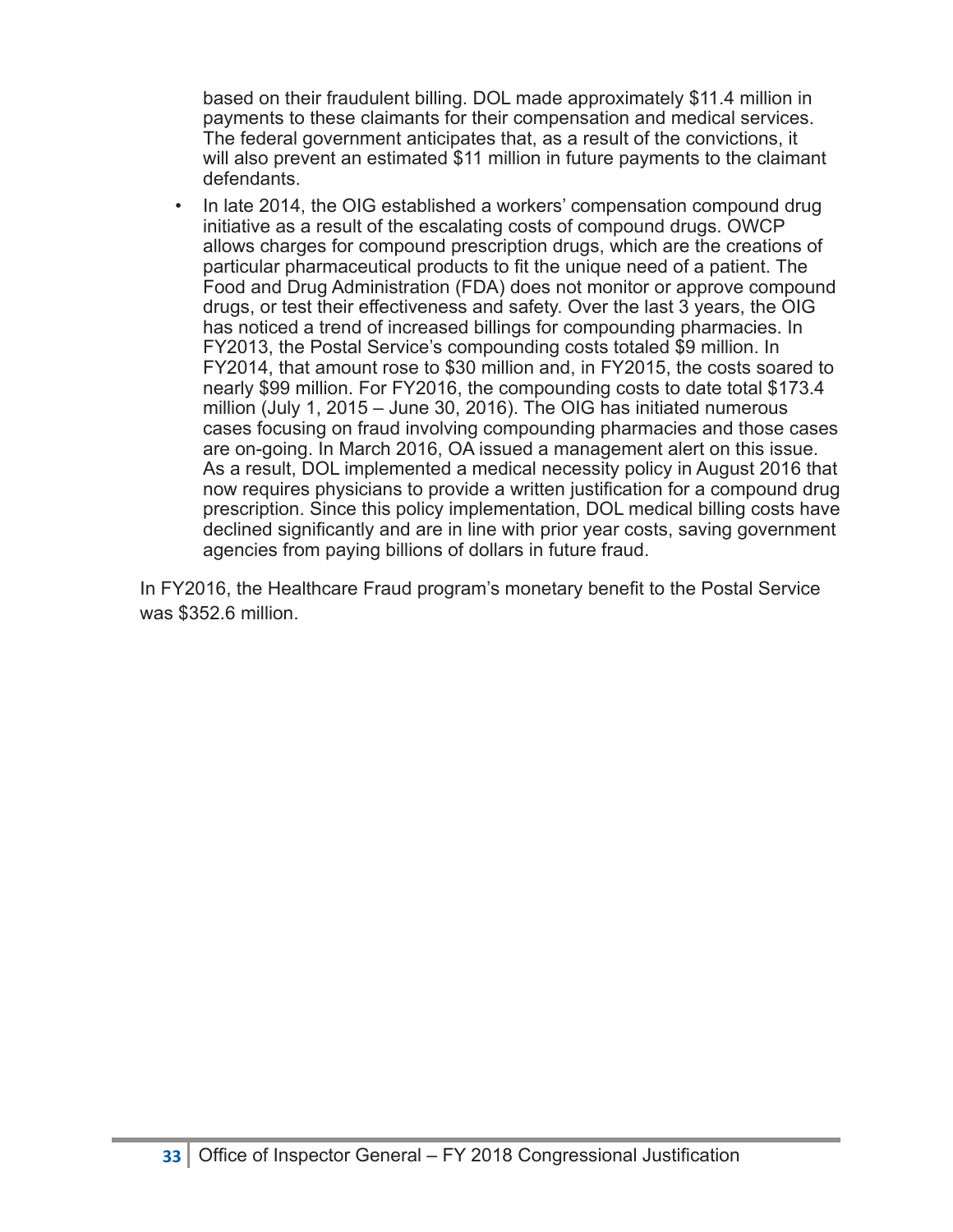#### **OFFICIAL MISCONDUCT AND NARCOTICS***: \$32,312,419 Budget*

The Official Misconduct and Narcotics program is responsible for investigating misconduct by all postal employees and postal contractors. The OIG takes seriously any conduct by postal employees that harms the public's trust and reflects negatively on the Postal Service. The Official Misconduct and Narcotics program investigates postal employee misconduct including misuse of Postal Service computers, destruction or theft of Postal Service property, falsification of official documents, forgery, theft of funds, abuse of authority, sabotage of operations, and use of the mail to transport and traffic narcotics.

The OIG has recently expanded its focus on narcotics allegations based on a significant increase in the number of allegations of employees stealing drugs from the mail and of employees assisting external drug trafficking organizations in the delivery of narcotics shipped through the mail.

Investigative work that addresses Official Misconduct and Narcotics includes:

- Protecting the Postal Service and its customers from crimes and misconduct by postal employees and contractors
- Identifying and investigating general crimes and employee misconduct
- Assisting in prosecuting those responsible for official misconduct

Below are examples of our past casework that illustrate the impact the OIG is having on the official misconduct area:

- An OIG investigation disclosed a Postal Service employee used his Postal Service computer account to conduct queries on the Internet searching for pornographic material. During an OIG interview, the employee admitted to searching for inappropriate images on Postal Service computers. He also admitted to looking at images of child pornography on his home laptop computer. The employee retired from the Postal Service and was sentenced to 5 years of supervised probation and ordered to register as a sex offender.
- In 2014, the OIG received information that Postal Service employees at the St. Louis Network Distribution Center (NDC) were stealing parcel mail suspected of containing narcotics. An extensive investigation determined that four current or former employees conspired to identify, over-label, incorrectly deliver, and steal parcels suspected of containing marijuana and other controlled substances. Three of the individuals pled guilty in December 2015 to federal charges and the fourth was convicted in February 2016 at trial.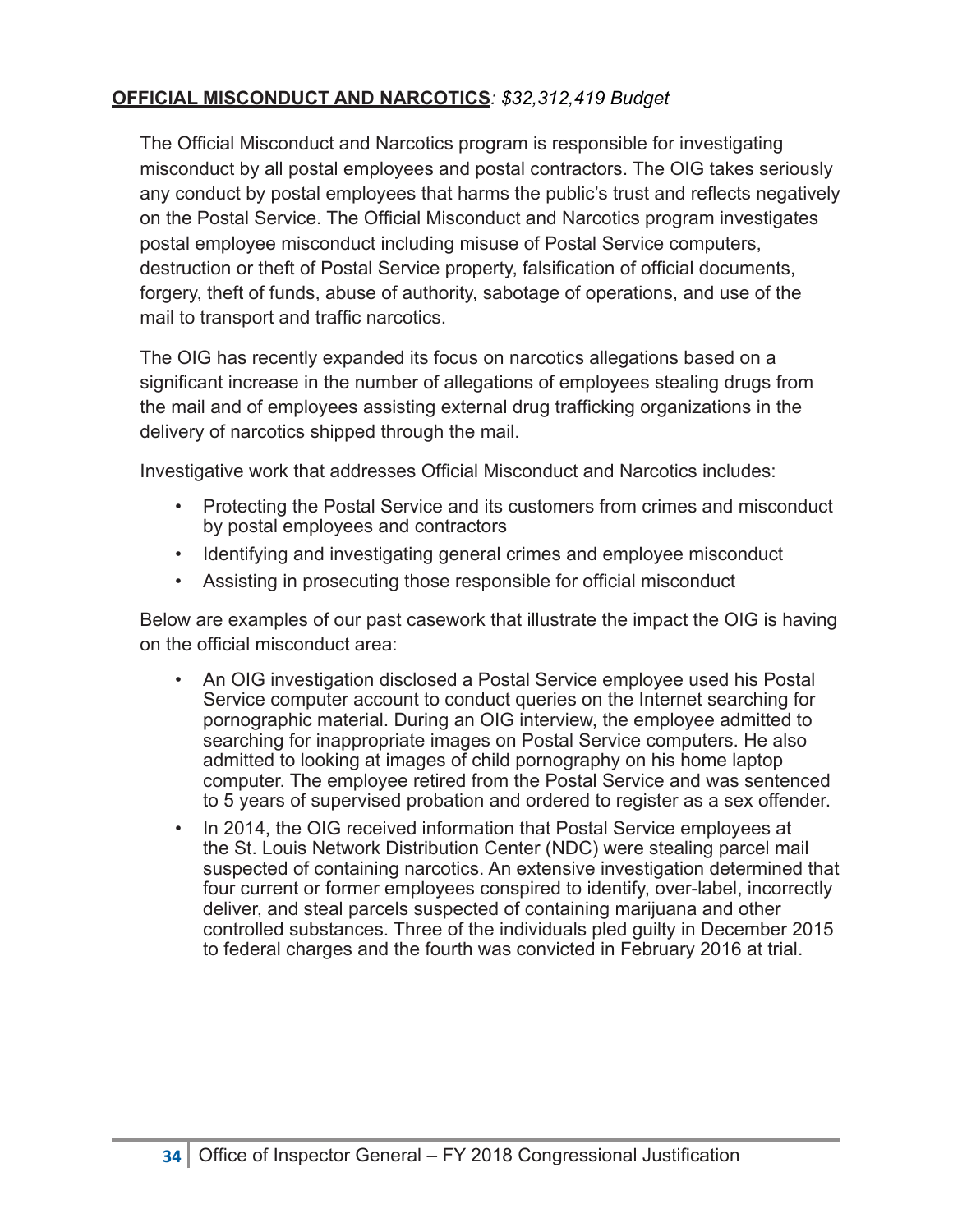The investigations in this program are designed to protect the public trust in the Postal Service and generally do not have large monetary benefits. In FY2016, the Official Misconduct program's monetary benefit to the Postal Service was \$131,500.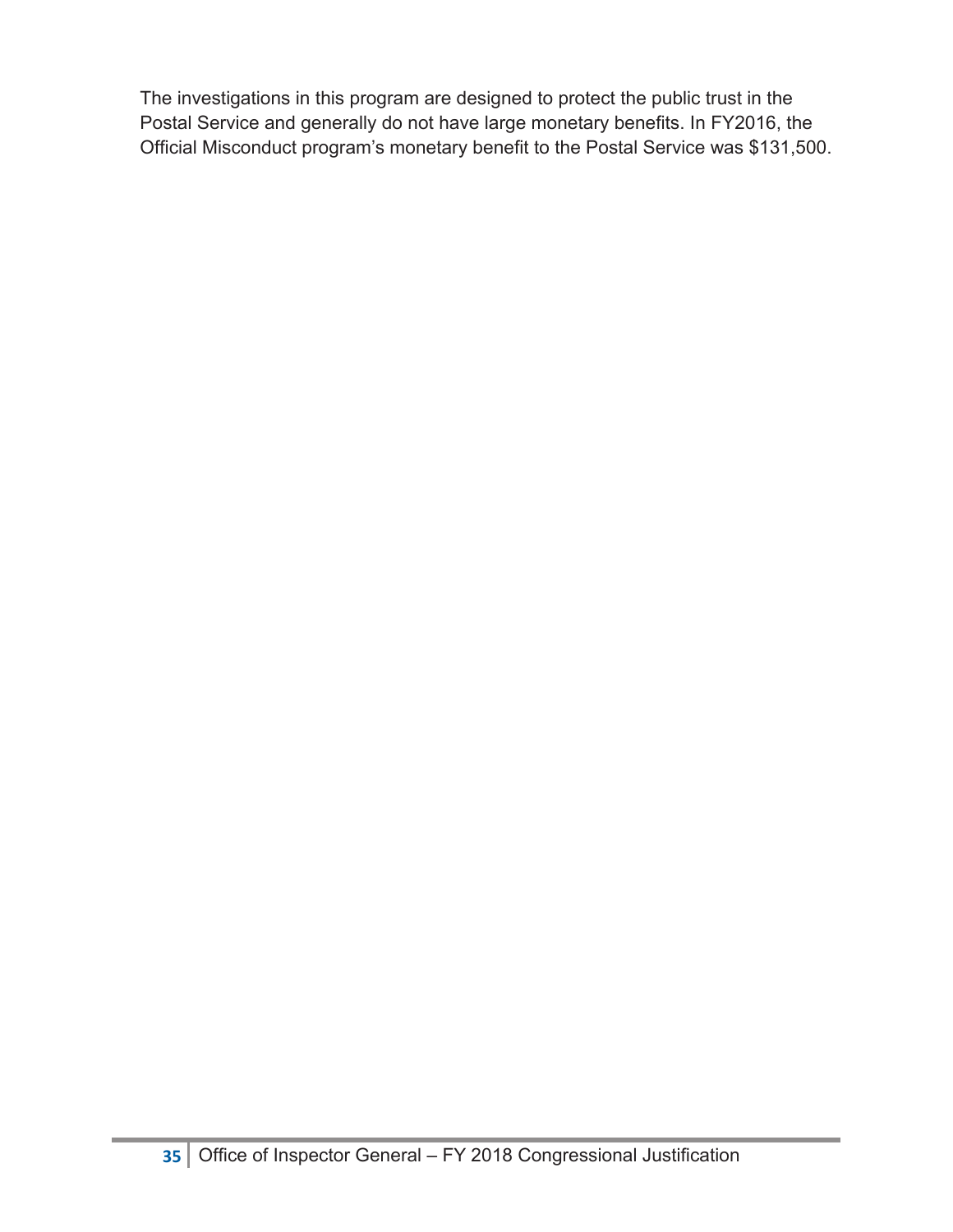#### **INTERNAL MAIL THEFT***: \$64,624,838 Budget*

In FY2016, the Postal Service employed 639,000 individuals and processed 154 billion pieces of mail and packages. The Postal Service depends on the public's confidence in the sanctity of the mail. The Postal Service and the public expect and demand a certain level of investigative service in this area.

The OIG's Internal Mail Theft program focuses on investigating mail theft by postal employees and postal contractors.

Investigative work in this area includes:

- Protecting the Postal Service and its customers from mail delay, destruction, and theft
- Identifying and investigating allegations for theft, rifling, destruction, mistreatment, and obstruction of the mail
- Arresting and prosecuting those responsible for mail theft

Below are examples of the OIG's past and on-going casework that illustrate the impact the OIG is having on the mail theft program:

- OIG agents arrested two Postal Service employees and two civilians for their role in an elaborate scheme involving stealing government-issued checks from the mail and selling or negotiating the stolen checks on the street. Information derived from a confidential informant led investigators to execute multiple search warrants. During the search, investigators seized \$52,900 in cash, 961 uncashed Treasury checks with a face value of \$1.6 million, and a 2007 Infiniti G35X. An additional \$115,848 was seized through a federal seizure warrant from a safe deposit box and a bank account held by one of the Postal Service employees. The two Postal Service employees were convicted in federal court and sentenced to prison time. The two civilians were convicted, but failed to appear for sentencing and arrest warrants were issued.
- Investigators noticed increasing complaints involving Veterans Administration (VA) prescription medication packages that were not arriving at the customers' residences. A review of tracking information and attendance records identified the letter carrier most likely responsible for the undelivered VA medication packages. During surveillance, OIG agents determined the letter carrier opened a VA medication package. The letter carrier was arrested and subsequently pled guilty in federal court. Sentencing is pending.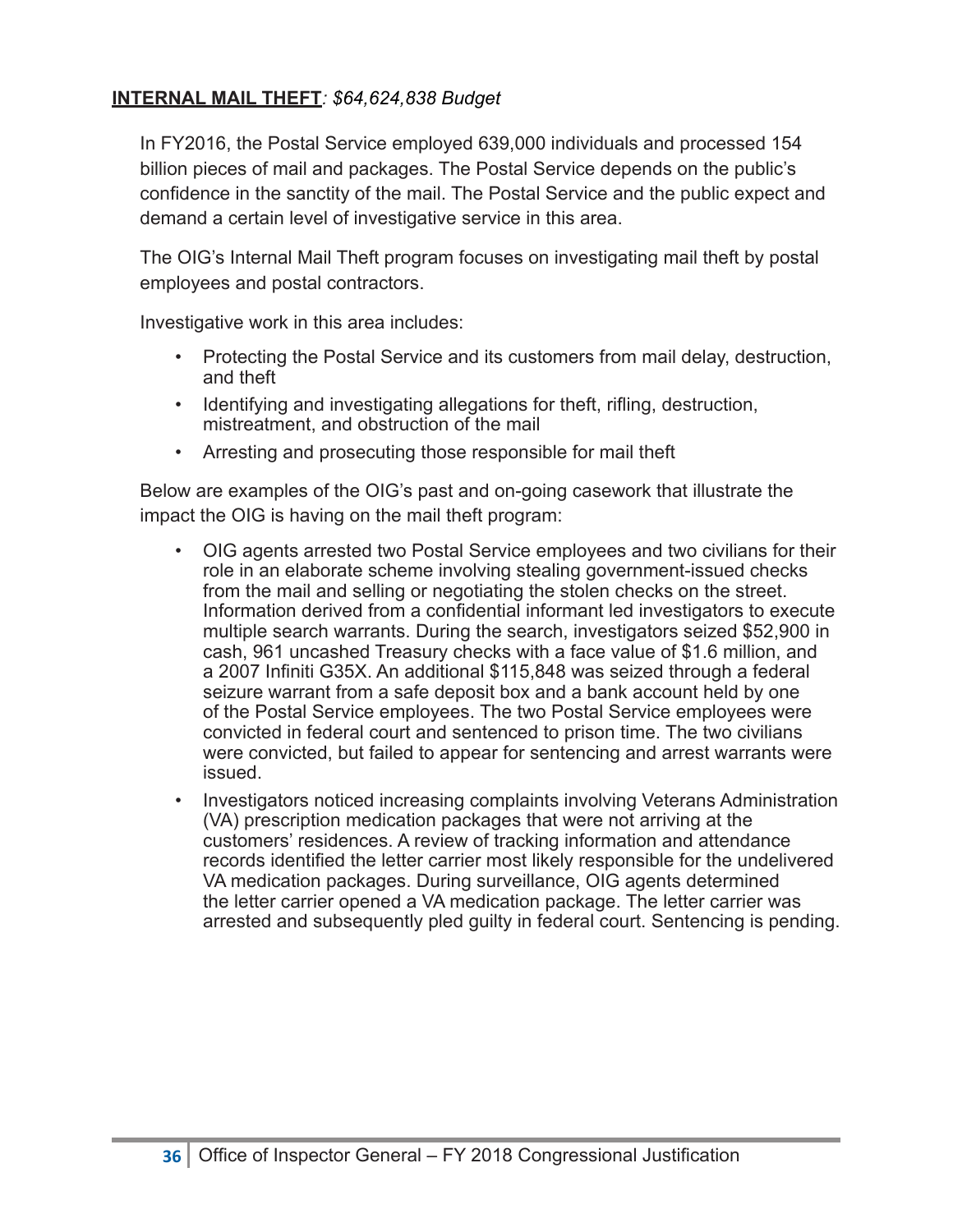Investigations in this program are designed to protect the public trust in the Postal Service and generally do not have large monetary benefits. In FY2016, the Internal Mail Theft program's monetary benefit to the Postal Service was \$502,700.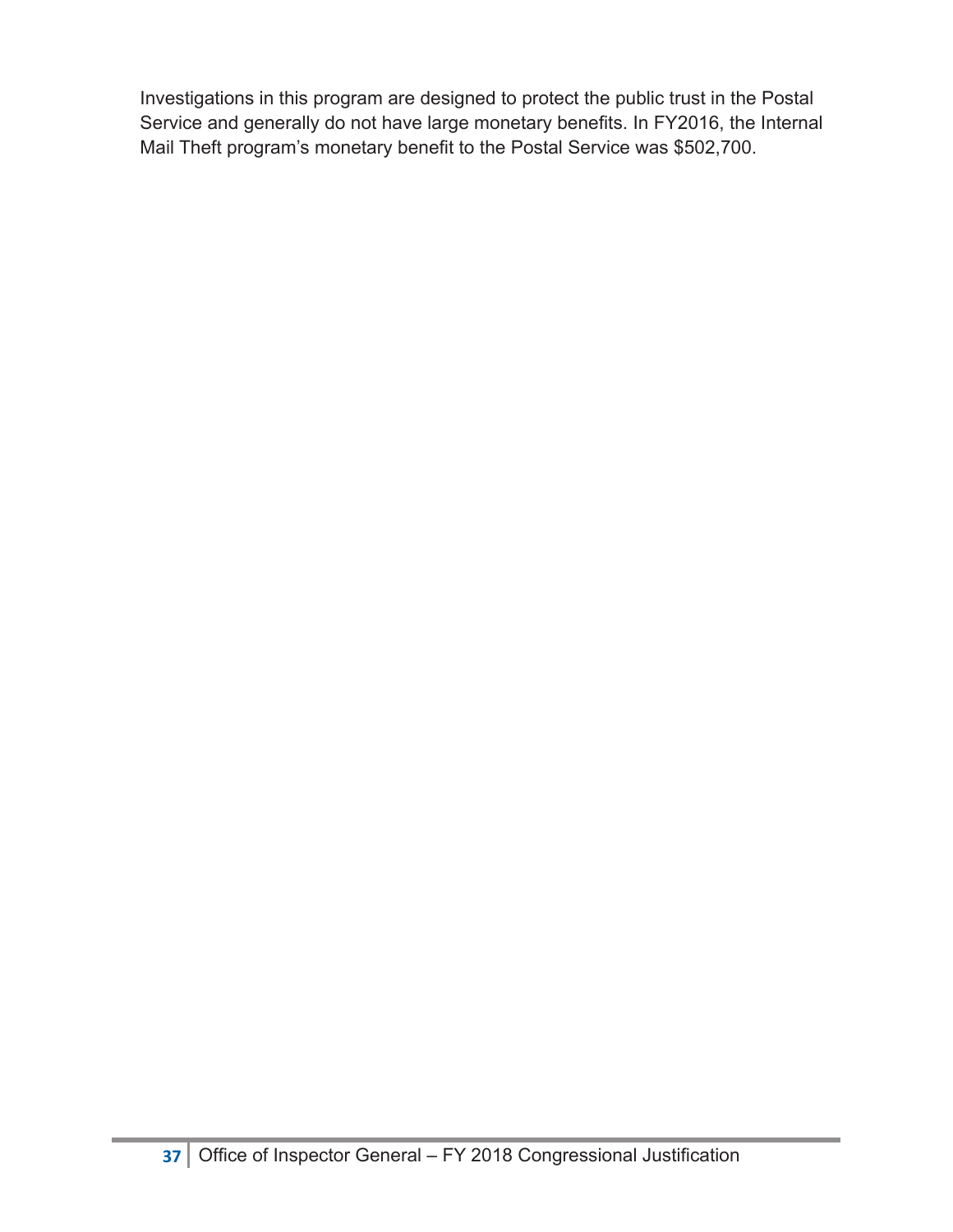#### **HOTLINE CONTACTS**

In FY2016, 17,574 contacts for OI's five strategic program areas passed through the OIG hotline, making it an effective source of information to identify problem areas. As a result of investigations associated with these hotline contacts, the OIG has identified cost avoidance, fines, recoveries, restitutions, and settlements.

| <b>Program Area</b>                | <b>FY 2016</b><br><b>Contacts</b> |
|------------------------------------|-----------------------------------|
| <b>Contract Fraud</b>              | 86                                |
| <b>Financial Fraud</b>             | 346                               |
| Healthcare Fraud                   | 468                               |
| Official Misconduct                | 6,204                             |
| Internal Mail Theft                | 10,470                            |
| <b>Total Annual OI Contacts</b>    | 17,574                            |
| <b>Other OIG Departments</b>       | 1,847                             |
| <b>Non-OIG Contacts</b>            | 46,684                            |
| <b>Total Annual Other Contacts</b> | 48,531                            |
| <b>Grand Total Annual Contacts</b> | 66,105                            |

The following chart shows the hotline volume by program area:

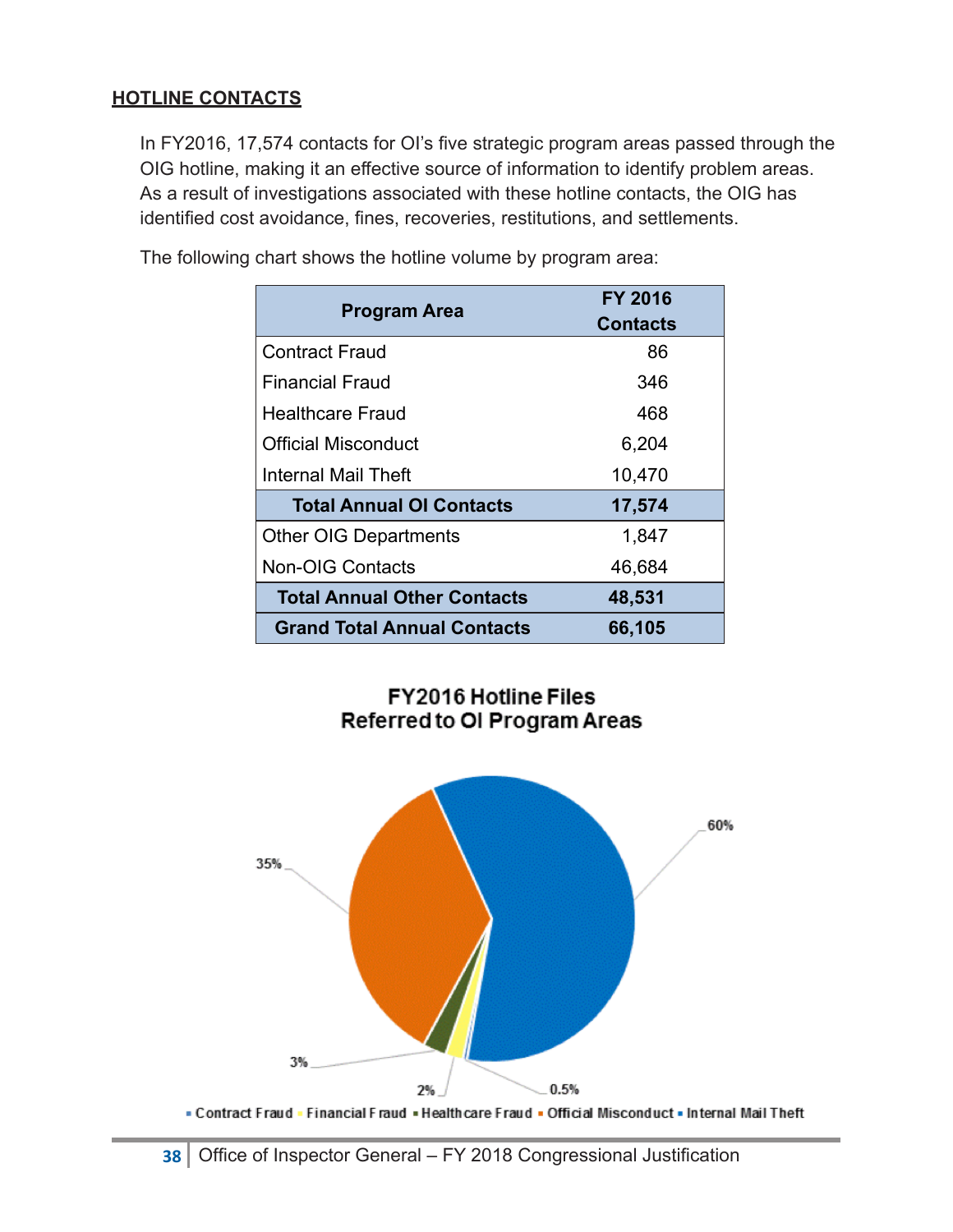### <span id="page-39-0"></span>**Section 4 – Supporting Materials**

|  |  |  |  | A. Human Capital Strategy Description |
|--|--|--|--|---------------------------------------|
|--|--|--|--|---------------------------------------|

|                        | <b>FY2016</b>  | <b>FY2017</b>  | <b>FY2018</b>   |
|------------------------|----------------|----------------|-----------------|
| <b>Description</b>     | <b>Enacted</b> | <b>Enacted</b> | <b>Proposed</b> |
|                        | Level          | Level          | Level           |
| <b>FTEs</b>            | 1129           | 1129           | 1021            |
| Net change from        |                |                |                 |
| prior start of year to |                | 0              | -108            |
| budget end of year     |                |                |                 |

Due to the complexity of work within the OIG, it is important to retain a highly specialized talent pool. We routinely examine the skills, knowledge needed by our professional staff, and develop individual training plans to address identified skill gaps. Training funds are required to build and maintain the analytical and technical skills of our workforce to address future performance outcomes, management goals, and leadership requirements. Having experienced personnel will directly affect the length of time it takes to conduct complex reviews, audits, and investigations.

The OIG has undertaken a number of human capital initiatives to maintain our competitive edge. To achieve mission success, we are committed to building and maintaining a highly engaged and talented workforce both now and in the future. We recognize that without a strong human capital strategy, we cannot succeed as an organization.

Our strategic human capital vision includes:

- Align workforce with the strategic priorities of the OIG
- Keep pace with our talent management strategy by implementing workforce planning capabilities, skills analysis, and other analysis tools
- Continue to identify OIG mission critical occupations and the core competencies associated with them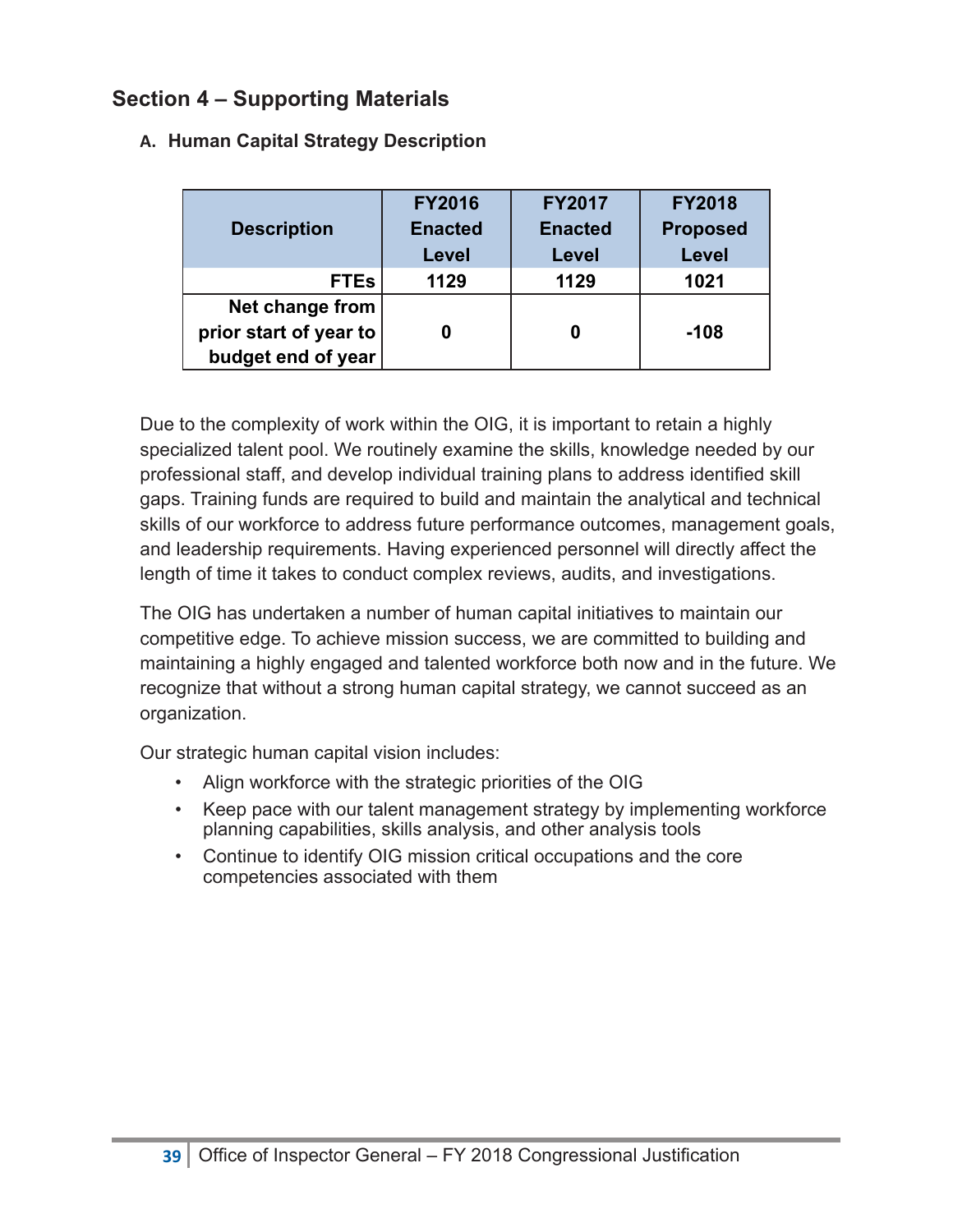- Develop employee mastery paths to include expert knowledge of:
	- Assignment
	- Profession
	- OIG operations
- Continue to build a robust succession planning program that aligns current talent development with future leadership needs
- Maintain an active, professional recruitment outreach function in order to effectively market the OIG to potential candidates
- Enhance the diversity of the OIG's workforce by establishing partnerships with minority-serving organizations to help increase the pipeline of highly qualified minority applicants for OIG positions
- Develop communities of practices, instructor led training, and eLearning to maintain a continuous learning culture at all levels of the OIG
- Develop future leaders through structured management and leadership development programs; and leverage technology to support how we recruit, develop, and retain employees

Developing a strong human capital strategy is vital to the OIG roadmap and path forward. Given the shrinking resources and poor financial climate of the Postal Service, the OIG has hired contractors to fulfill some of the IT support work and provide subject matter expertise. This necessary practice has allowed the OIG to keep pace with the IT community and meet users' needs for IT and ensure current and best practices expertise in auditing Postal Services programs and operations. However, with the specialized nature of our OIG operations and an aging workforce, it is essential we invest in recruiting and retaining our own personnel to develop a bench of talent that has the capacity and bandwidth to contribute to the future successes as the Postal Service continues to experience significant change.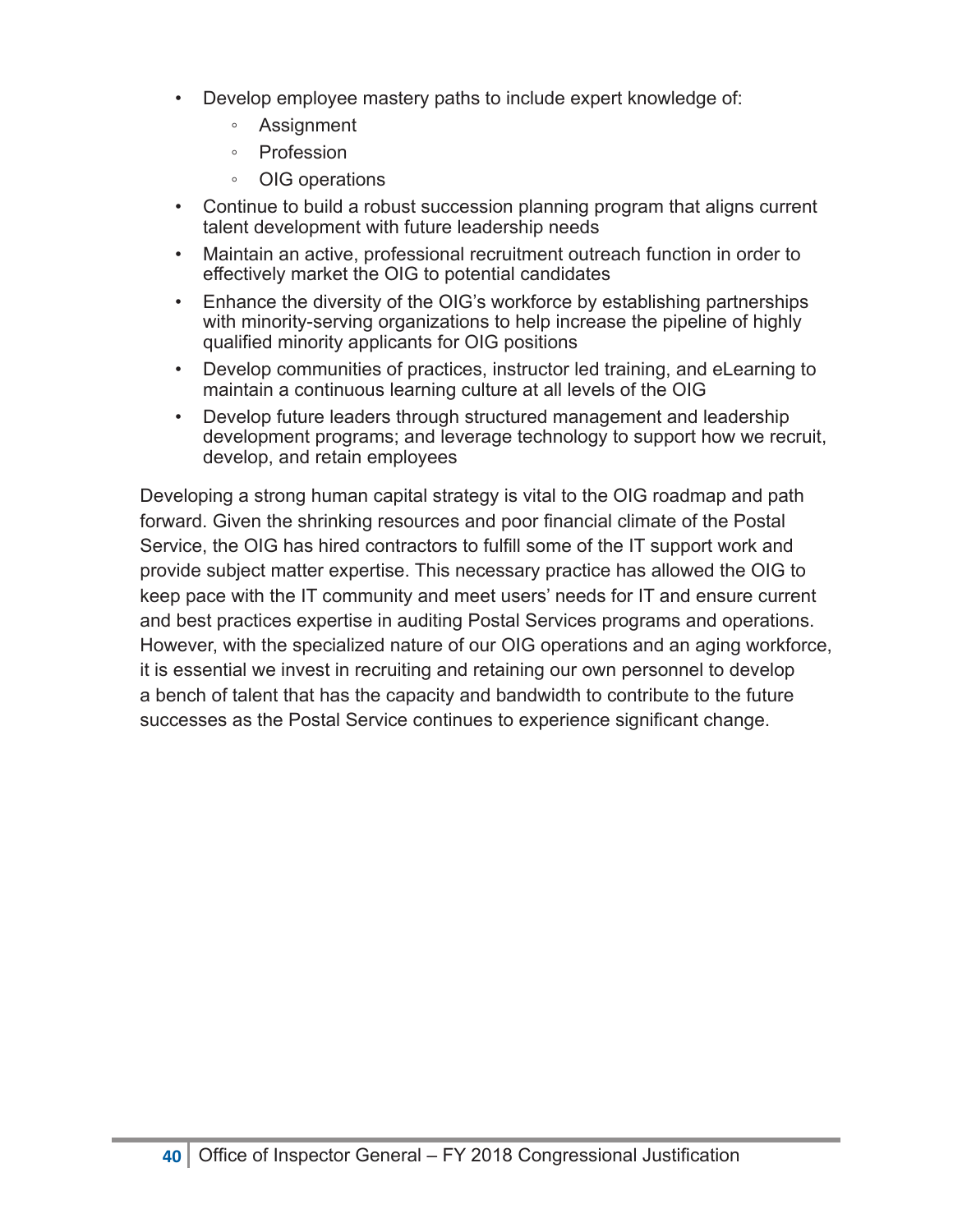#### <span id="page-41-0"></span>**B. Information Technology Resources**

The Office of Chief Information Officer (OCIO) integrates IT solutions that both allow for rapid response to the needs of the OIG and can adapt to the constantly changing worldwide IT environment. The OCIO delivers purposeful solutions, which enables the OIG to provide up-to-date technology assuring our auditors and investigators keep pace with and adapt to technological advancements in auditing, computer forensics, and IT security.

The OIG continues to look for ways to reduce spending and to use our IT investment dollars more efficiently. To accomplish this goal, the OCIO uses the IT governance process to achieve greater integration with the Financial Investment Review Board, which also aids with IT by establishing organizational priorities and oversight. This strategy has allowed us to optimize our resources and improve internal operations and integration with Postal Service systems to enhance operational efficiencies.

The OCIO undertook many initiatives aimed at reducing costs and promoting a greener IT footprint by performing the following:

- Leveraging hardware and software costs
- Providing initial use of cloud based services
- Virtualizing equipment
- Purchasing energy efficient servers
- Reducing the number of data circuits
- Reducing telecommunications costs

In FY2017, the OIG received \$5 million dollars to fund major IT investments. The additional funding enables the innovation required to research, develop, and deploy improved technology, enhance mission capabilities, and leverage the benefits of cloud based solutions.

Examples include:

- Providing hybrid cloud solutions to ensure anytime, anywhere, any device access to mission critical systems
- Enhancing organizational communication conduits, including data, voice, and video
- Integrating mobility solutions for broader OIG information accessibility
- Continuously strengthening the agency's cybersecurity posture to meet the ever evolving digital threats
- Providing and enhancing versatile and sophisticated applications
- Improving accessibility and security for a mobile workforce via virtual desktop
- Providing focused, deliberate improvements in customer service for all products and value-added services